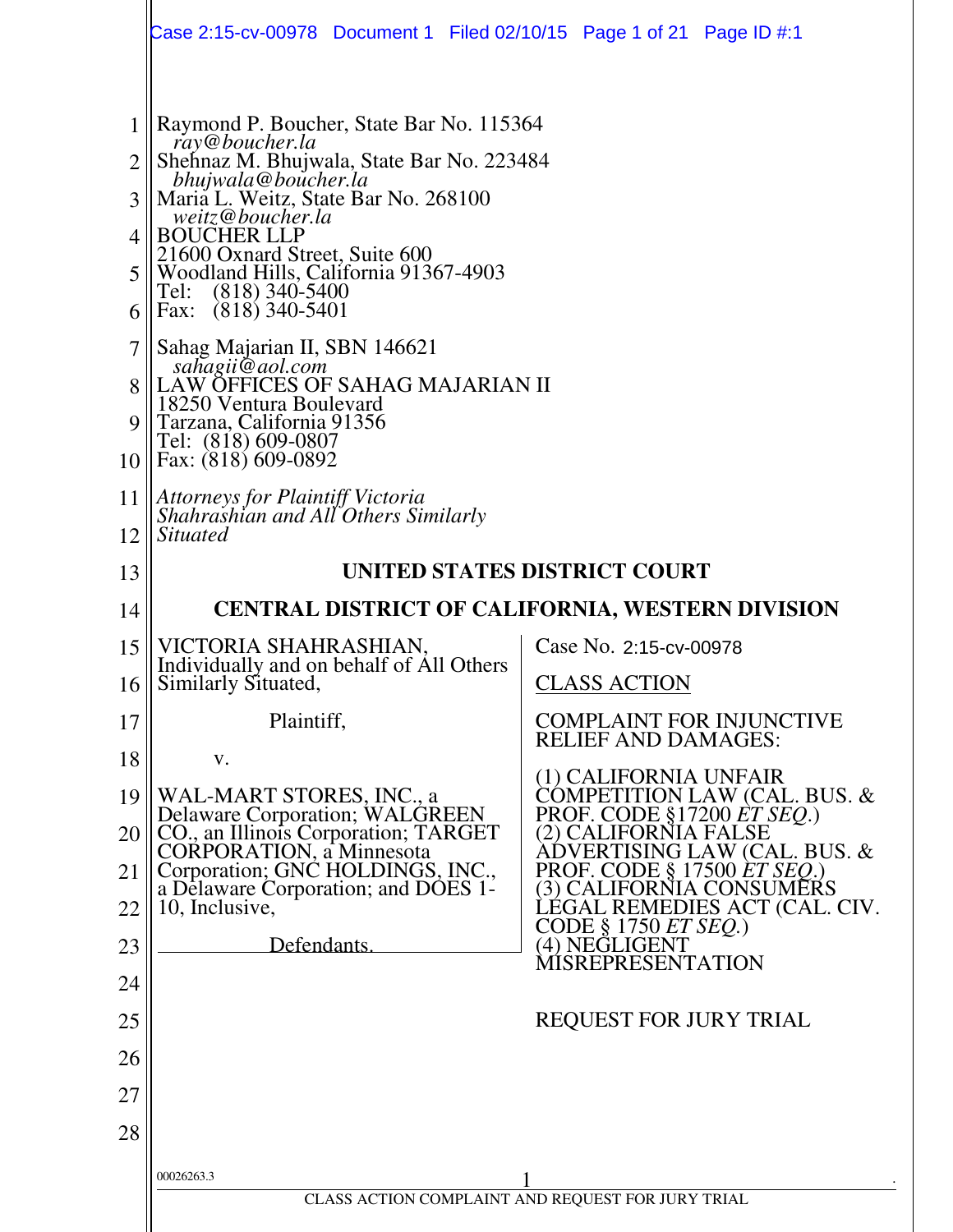1 2 3 4 5 Plaintiff Victoria Shahrashian, individually and on behalf of all others similarly situated ("Plaintiff"), hereby alleges and complains the following facts and counts against defendants Wal-Mart Stores, Inc., Walgreen Co., Target Corporation, GNC Holdings, Inc., and Does 1 through 10, inclusive, and requests a trial by jury of all issues and causes of action so triable.

6

#### **INTRODUCTION**

7 8 9 10 11 12 13 14 15 16 17 1. This complaint challenges the corporate policies and practices of defendants Wal-Mart Stores, Inc., Walgreen Co., GNC Holdings, Inc., Target Corporation, and Does 1 through 10, inclusive ("Defendants"), who falsely, unlawfully, unfairly, and deceptively manufacture, market, distribute and/or sell to consumers their herbal dietary supplement products that do not contain the primary herbal supplement identified on the product labeling or only contain trace amounts thereof, and instead contain other ingredients not identified on the labeling. Defendants' policies and practices pose serious risks to public health and safety and violate the rights of consumers under state consumer protection statutes and common law. Defendants must be held accountable for their violations of law and stopped from causing further harm to consumers.

18 19 20 21 2. Plaintiff brings this complaint on behalf of herself and the classes defined herein, whose rights Defendants violated and continue to violate and whose health and safety Defendants have placed at risk, between February 2, 2011, and the present (the "Class Period").

22

#### **PARTIES**

23 24 25 26 27 28 00026263.3 Case No. 2 CLASS ACTION COMPLAINT AND REQUEST FOR JURY TRIAL 3. Plaintiff Victoria Shahrashian is, and at all material times, has been, a California citizen residing in Pasadena, Los Angeles County, California. Plaintiff purchased and/or caused to be purchased from Defendants a herbal dietary supplement product labeled as "Echinacea" for her personal use on several occasions, including purchase and use in or about November 2014 of a 100-capsule bottle labeled "Echinacea" that was manufactured, marketed, distributed and/or sold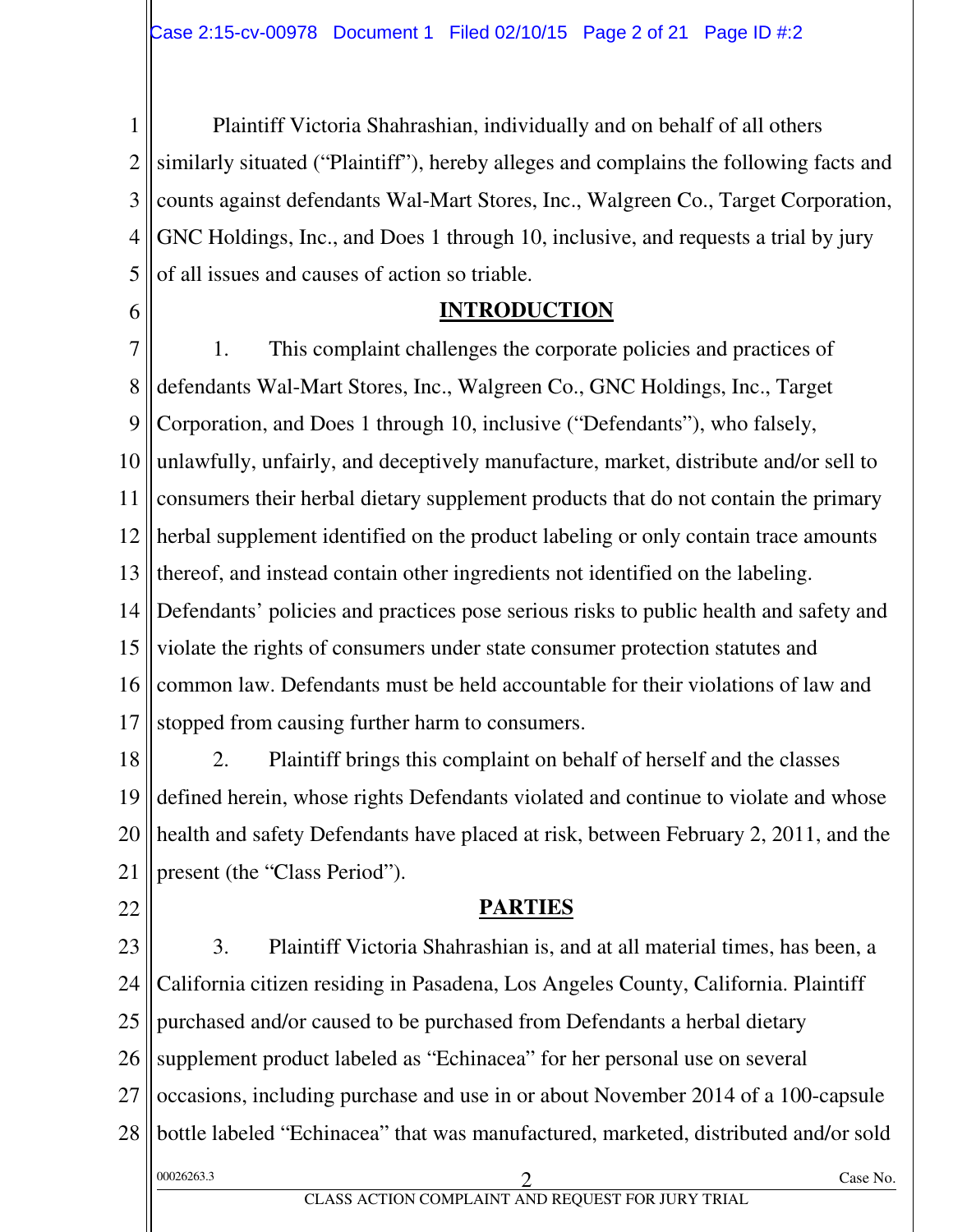1 2 3 4 5 6 7 8 9 by Wal-Mart Stores, Inc. under its private-label "Spring Valley" store brand (Lot # 214164762) from Wal-Mart Stores, Inc.'s store located at 1600 Mountain Avenue, Duarte, California 91010. Prior to purchase and use of Defendants' products, Plaintiff was exposed to and saw Defendants' representations regarding the product ingredients by reading the product labeling. Plaintiff purchased and used these products in reliance on these representations, believing that the products contained Echinacea or predominant amounts thereof, and did not contain other ingredients not identified on the label. Plaintiff suffered harm and incurred damages as a direct and proximate result of Defendants' conduct alleged herein.

10 11 12 13 14 15 16 17 18 19 4. Defendant Wal-Mart Stores, Inc. is, and at all material times has been, a corporation organized and existing under the laws of Delaware, with a principal place of business located at 702 S.W. 8th Street, Bentonville, Arkansas 72716, and stores throughout the country, including a store located at 1600 Mountain Avenue, Duarte, California 91010. Wal-Mart Stores, Inc. manufactures, markets, distributes and/or sells a "private-label" store brand of dietary supplements under the name "Spring Valley," including but not limited to a dietary supplement product labeled "Echinacea." Wal-Mart Stores, Inc. is operating and conducting business under the laws of California and regularly conducts business throughout the Central District of California, including Los Angeles County, California.

20 21 22 23 24 25 26 27 28 5. Defendant Walgreen Co. is, and at all material times has been, a corporation organized and existing under the laws of Illinois, with a principal place of business located at 108 Wilmot Road, Deerfield, Illinois 60015, and stores throughout the country, including numerous stores within this District and Division. Walgreen Co. manufactures, markets, distributes and/or sells a "private-label" store brand of dietary supplements under the name "Finest Nutrition." Walgreen Co. is operating and conducting business under the laws of California and regularly conducts business throughout the Central District of California, including Los Angeles County, California.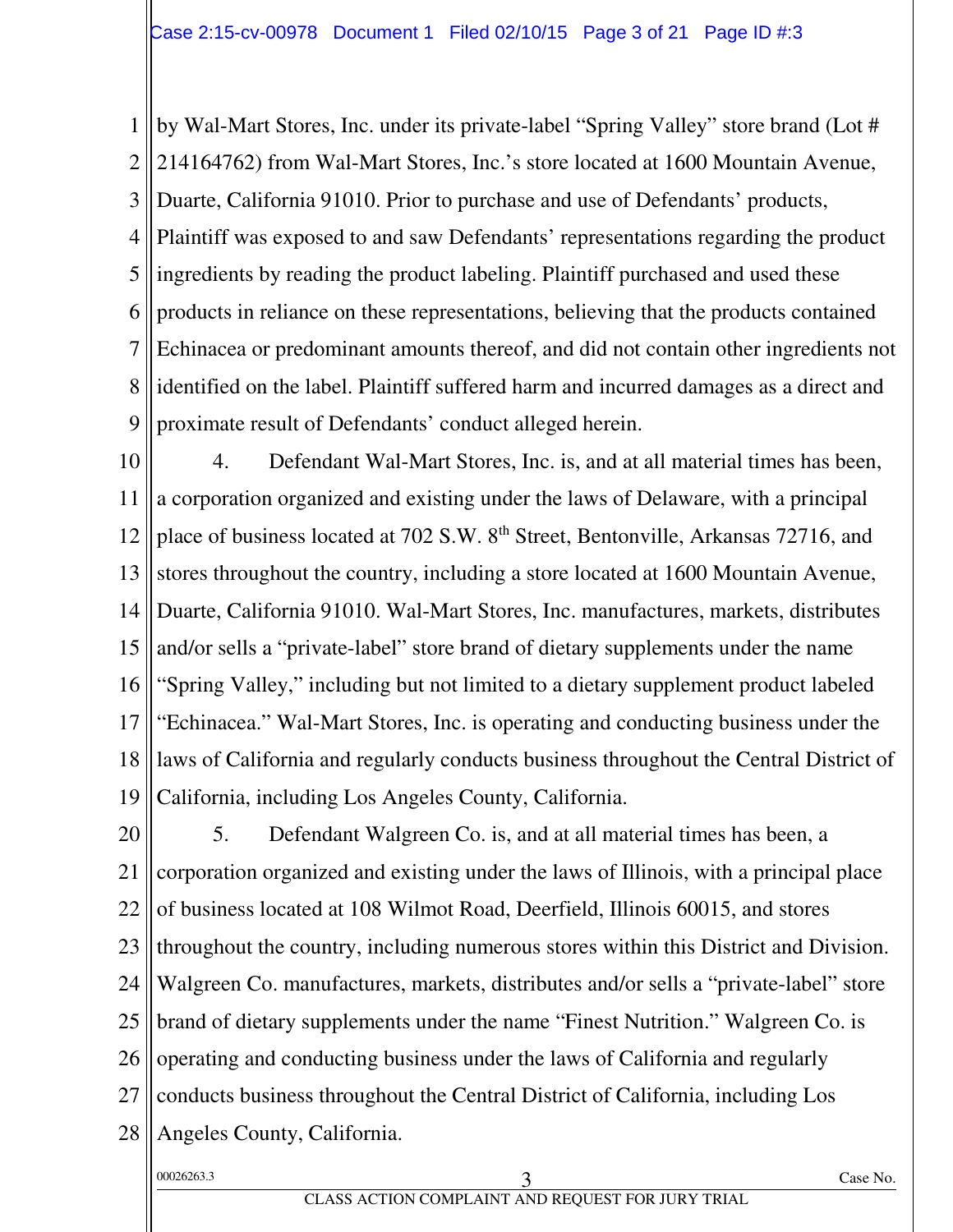1 2 3 4 5 6 7 8 9 6. Defendant Target Corporation is, and at all material times has been, a corporation organized and existing under the laws of Minnesota, with a principal place of business located at 1000 Nicollet Mall, Minneapolis, Minnesota 55403, and stores throughout the country, including numerous stores within this District and Division. Target Corporation manufactures, markets, distributes and/or sells a "private-label" store brand of dietary supplements under the name "Up & Up." Target Corporation is operating and conducting business under the laws of California and regularly conducts business throughout the Central District of California, including Los Angeles County, California.

10 11 12 13 14 15 16 17 18 7. Defendant GNC Holdings, Inc. is, and at all material times has been, a Delaware corporation organized and existing under the laws of Pennsylvania, with a principal place of business located at 300 Sixth Avenue, Pittsburgh, Pennsylvania 15222, and stores throughout the country, including numerous stores within this District and Division. GNC Holdings, Inc. manufactures, markets, distributes and/or sells a "private-label" store brand of dietary supplements under the name "Herbal Plus." GNC Holdings, Inc. is operating and conducting business under the laws of California and regularly conducts business throughout the Central District of California, including Los Angeles County, California.

19 20 21 22 23 24 25 8. The Defendants sued by the fictitious names DOES 1 through 10 are persons or entities whose true names and identities are currently unknown to Plaintiff. Plaintiff will amend this Complaint to allege the true names and capacities of these fictitiously named Defendants when they are ascertained. Each of the fictitiously named Defendants is responsible for the conduct alleged in this Complaint. Through their conduct, the fictitiously named Defendants actually and proximately caused the damages of Plaintiff and the Class.

26 27 28 9. In this Complaint, Defendants Wal-Mart Stores, Inc., Walgreen Co., GNC Holdings, Inc., Target Corporation, and Does 1 through 10, inclusive, are sometimes referred to individually as "Defendant" or by name, and are sometimes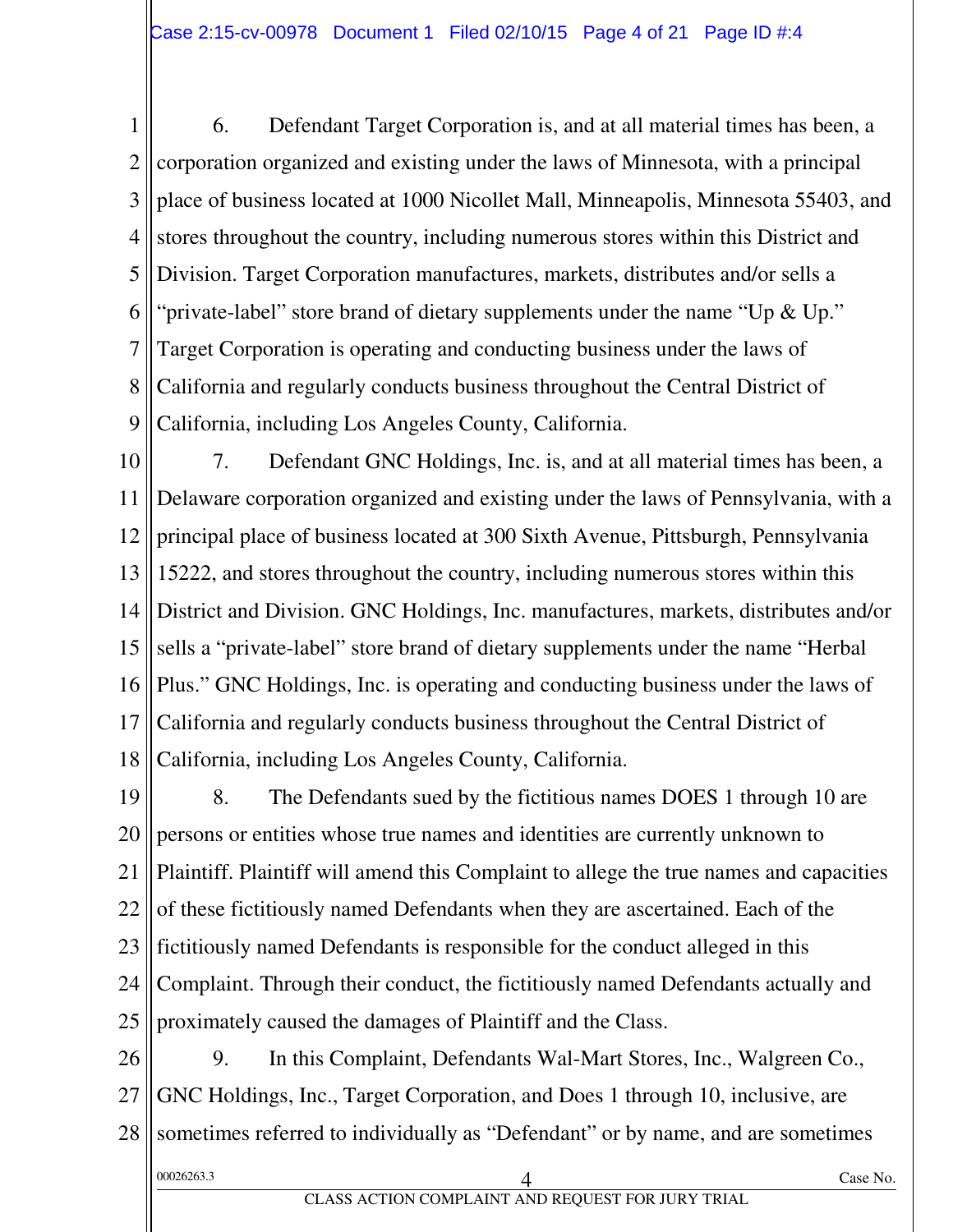1 referred to collectively as "Defendants," or "the Defendants."

2 3 4 5 6 7 8 10. At all times mentioned herein, each Defendant was acting as the agent and/or employee of each of the remaining Defendants and was at all times acting within the purpose and scope of such agency and employment. In doing the acts alleged herein, each Defendant, and its officers, directors, members, owners, principals, or managing agents (where the defendant is a corporation, limited liability company, or other form of business entity) authorized and/or ratified the conduct of each other Defendant and/or of his/her/its employees.

 $\overline{Q}$ 

#### **JURISDICTION AND VENUE**

10 11 12 13 14 15 11. This Court has original jurisdiction over this action under the Class Action Fairness Act, 28 U.S.C. § 1332(d), because this is a class action in which (i) the proposed class and/or subclass consists of more than 100 members; (ii) at least some members of the proposed class and/or subclass are citizens of a state different from at least one of the defendants; and (iii) the matter in controversy exceeds \$5,000,000, exclusive of interest and costs.

16 17 18 19 20 21 12. Venue is proper in the Central District of California, Western Division, pursuant to 28 U.S.C. § 1391(a) because a substantial part of the events that give rise to the claims herein occurred in this District. In particular, Plaintiff's purchase and use of Defendants' supplement products took place within this District and Division. Venue is also proper because Defendants transact substantial business in this District and Division.

22

#### **FACTUAL BACKGROUND**

23 24 25 26 27 28 00026263.3 Case No. 20026263.3 Case No. CLASS ACTION COMPLAINT AND REQUEST FOR JURY TRIAL 13. The Dietary Supplement Health and Education Act of 1994 ("DSHEA") defines a dietary supplement as a product other than tobacco intended to supplement the diet that bears or contains one or more of the following ingredients: a vitamin; a mineral; an herb or other botanical; an amino acid; a dietary supplement used by man to supplement the diet by increasing the total dietary intake; or a concentrate, metabolite, constituent, extract, or some combination of the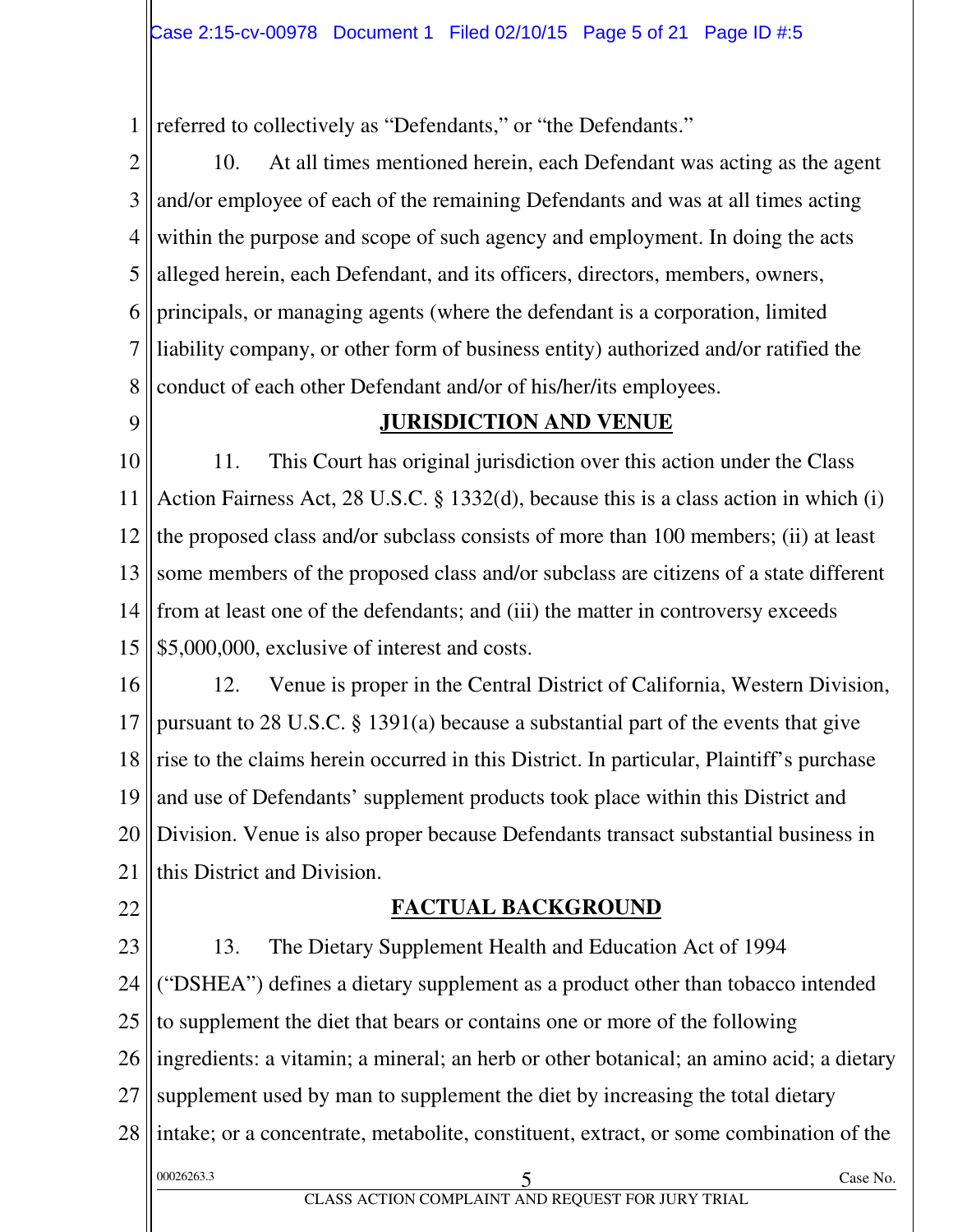1 2 3 above ingredients. Dietary supplements are intended for ingestion in pill, capsule, tablet, powder or liquid form, are not represented for use as a conventional food or as the sole item of a meal or diet, and are labeled as a "dietary supplement."

4 5 6 7 8 9 10 11 12 14. The United States Food and Drug Administration ("FDA") does not regulate the manufacture, marketing or distribution of dietary supplements in the same manner as prescription drugs. Indeed, the DSHEA defined dietary supplements as a category of food subject to different regulations than prescription drugs. Thus, manufacturers and distributors of dietary supplements are not required to obtain FDA approval prior to manufacture or distribution, nor does the FDA monitor labeling to ensure the information listed on product labeling is truthful and not misleading. In essence, the dietary supplement industry has been left to regulate itself.

13 14 15 16 17 18 19 15. The risks posed to the health and safety of the public from the lack of regulation of dietary supplements are serious. Consumers may suffer adverse reactions from dietary supplements that are adulterated or that interact adversely with prescribed drugs. Other than the assurances of manufacturers and distributors, consumers have no reasonable way of knowing whether the dietary supplement they purchase or use contains the ingredients listed on the label, and does not contain any ingredients not listed on the label.

20 21 22 23 24 25 16. Plaintiff is informed, believes, and thereupon alleges that each of the Defendants have been manufacturing, distributing, marketing and selling "privatelabel" store brand herbal supplement products, since at least the beginning of the Class Period, which failed to contain the primary supplement at all or contained only trace amounts thereof, and contained filler ingredients not identified on the product labels.

26 27 28 17. Despite Defendants' longstanding policies and practices, Plaintiff and Class Members were not aware and, indeed, could not have reasonably discovered Defendants' wrongdoing until on or after February 2, 2015, when New York's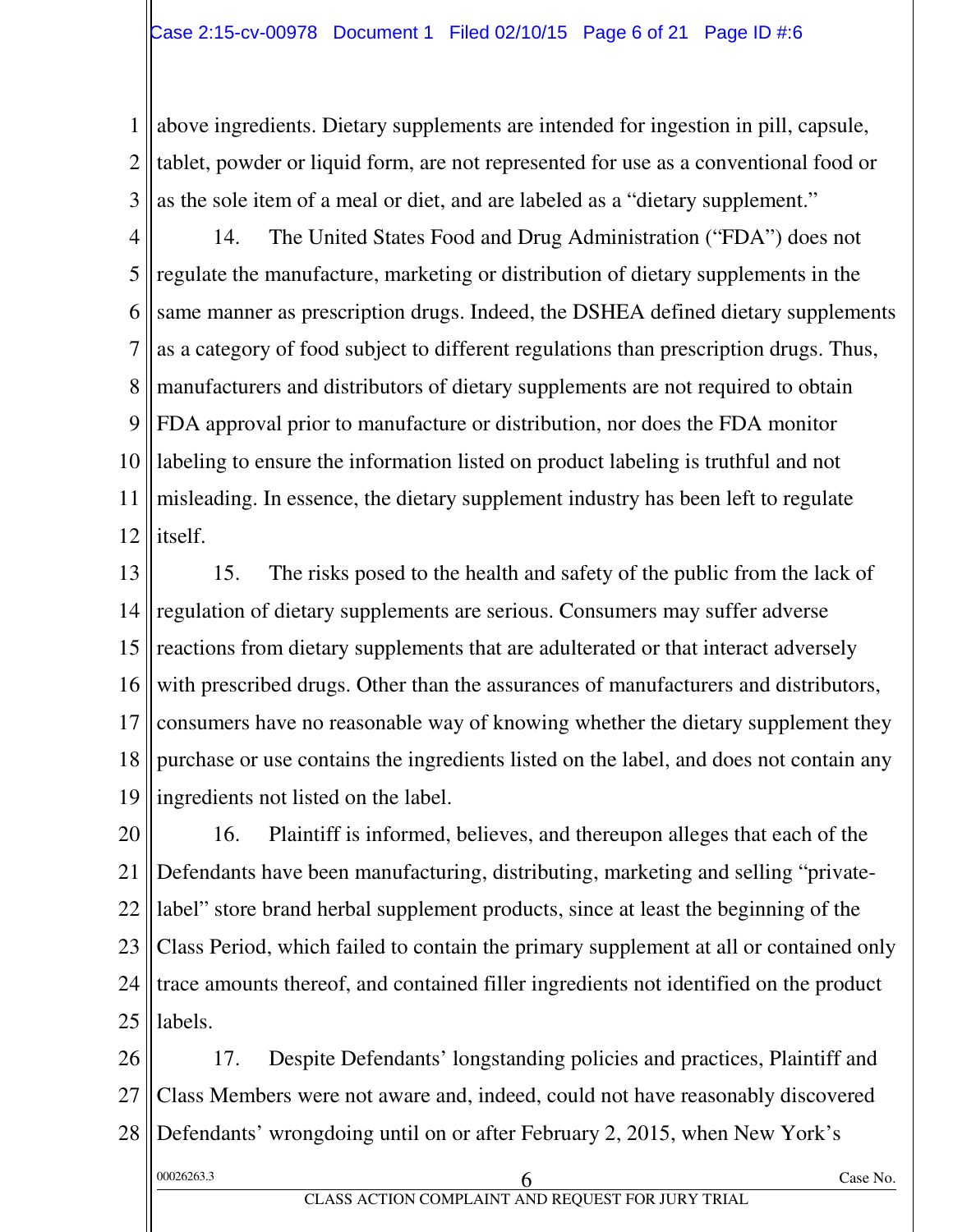1 2 3 4 Office of the Attorney General (NY AG) issued letters to each of the Defendants disclosing the results of ongoing investigations into certain of Defendants' products and the validity of certain of Defendants' representations and advertising, and news reports broke of the NY AG's investigation results.

5 6 7 8 9 10 11 12 13 14 15 16 17 18 19 20 21 18. The NY AG's February 2, 2015 letter to Wal-Mart Stores, Inc. advised that its investigation of six popular "Spring Valley" store brand dietary supplement products, Ginko Biloba, St. John's Wort, Ginseng, Garlic, Echinacea, and Saw Palmetto, which were purchased at three different stores in New York state and then genetically tested using DNA barcoding technology five times per sample, revealed that all of the tested dietary supplement products were either unrecognizable or contained substances other than what they were claimed to be and therefore constituted contaminated or substituted products. Indeed, only four percent of tests yielded DNA matching the product label, 40% tested for botanical material other than what was identified on the label, and 56% yielded no plant DNA at all. A chart identifying, among other things, the product tested, its lot number, and the address where the product was purchased, was attached to the NY AG's letter. The lot number on the label of the Spring Valley "Echinacea" product Plaintiff purchased, caused to be purchased, and/or used in or about November 2014, matches the lot number for one of the Echinacea-labeled products listed on the chart. According to the NY AG's report, the Echinacea-labeled products tested did not identify any plant genetic material of any sort.

22 23 24 25 26 27 28 00026263.3 7 Case No. 19. The NY AG's February 2, 2015 letter to Walgreen Co. similarly advised that its investigation of six popular "Finest Nutrition" store brand dietary supplement products, Ginko Biloba, St. John's Wort, Ginseng, Garlic, Echinacea, and Saw Palmetto, which were purchased at three different stores in New York state and then genetically tested using DNA barcoding technology five times per sample, revealed that five of the six tested dietary supplement products were either unrecognizable or contained substances other than what they were claimed to be and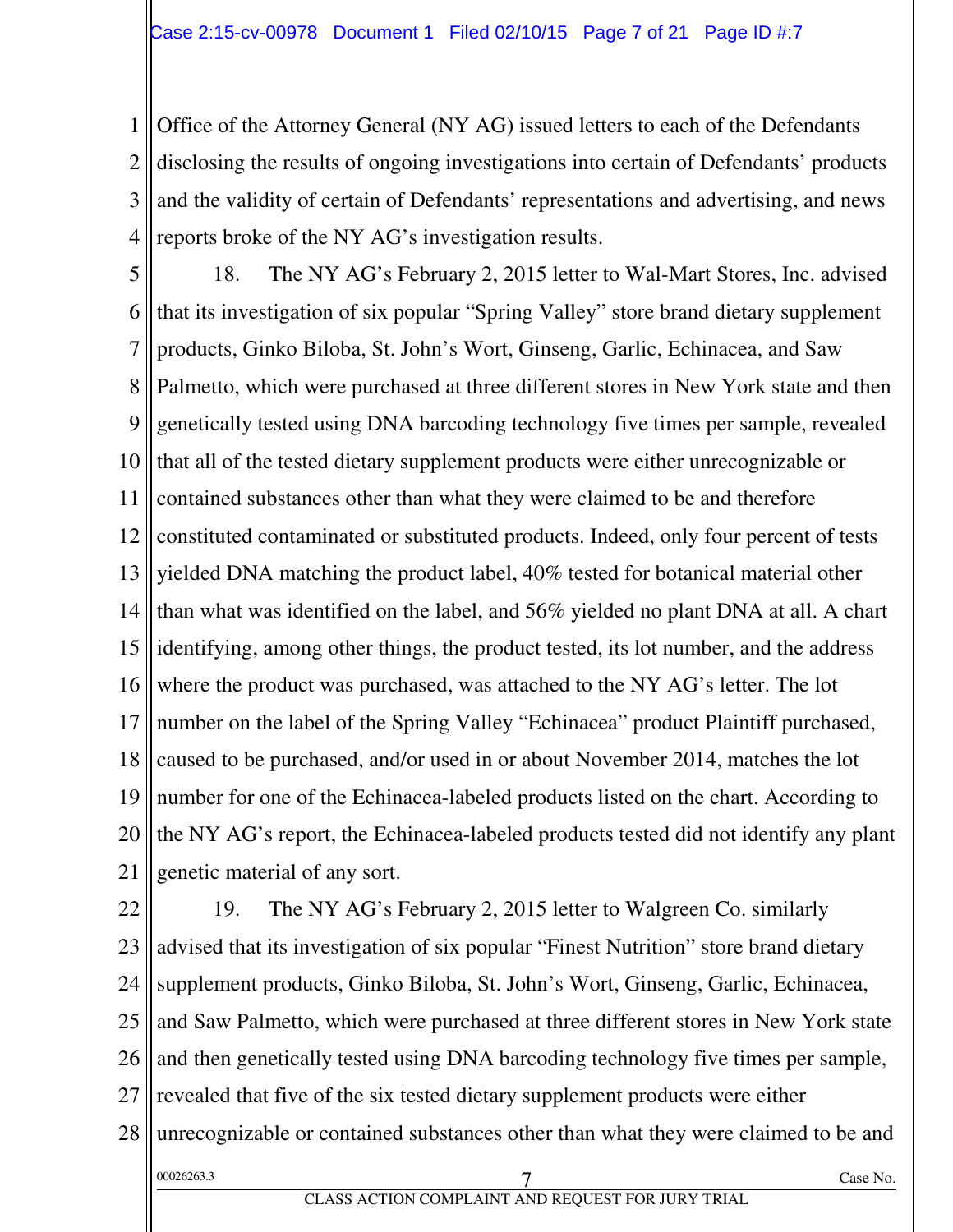1 2 3 4 5 therefore constituted contaminated or substituted products. Only eighteen percent of tests yielded DNA matching the product label; 45% tested for botanical material other than what was on the label, and 37% yielded no plant material at all. A chart identifying, among other things, the product tested, its lot number, and the address where the product was purchased, was attached to the NY AG's letter.

6 7 8 9 10 11 12 13 14 15 16 17 20. The NY AG's February 2, 2015 letter to Target Corporation similarly advised that its investigation of six popular "Up & Up" store brand dietary supplement products, Ginko Biloba, St. John's Wort, Valerian Root, Garlic, Echinacea, and Saw Palmetto, which were purchased at three different stores in New York state and then genetically tested using DNA barcoding technology five times per sample, revealed that three of the six tested dietary supplement products were either unrecognizable or contained substances other than what they were claimed to be and therefore constituted contaminated or substituted products. Forty-one percent of tests yielded DNA matching the product label; 21% tested for botanical material other than what was on the label, and 38% yielded no plant material at all. A chart identifying, among other things, the product tested, its lot number, and the address where the product was purchased, was attached to the NY AG's letter.

18 19 20 21 22 23 24 25 26 27 28 00026263.3 Case No. 20026263.3 Case No. 21. The NY AG's February 2, 2015 letter to GNC Holdings, Inc. similarly advised that its investigation of six popular "Herbal Plus" store brand dietary supplement products, Ginko Biloba, St. John's Wort, Ginseng, Garlic, Echinacea, and Saw Palmetto, which were purchased at four different stores in New York state and then genetically tested using DNA barcoding technology five times per sample, revealed that five of the six tested dietary supplement products were either unrecognizable or contained substances other than what they were claimed to be and therefore constituted contaminated or substituted products. Twenty-two percent of tests yielded DNA matching the product label; 33% tested for botanical material other than what was on the label, and 45% yielded no plant material at all. A chart identifying, among other things, the product tested, its lot number, and the address

#### CLASS ACTION COMPLAINT AND REQUEST FOR JURY TRIAL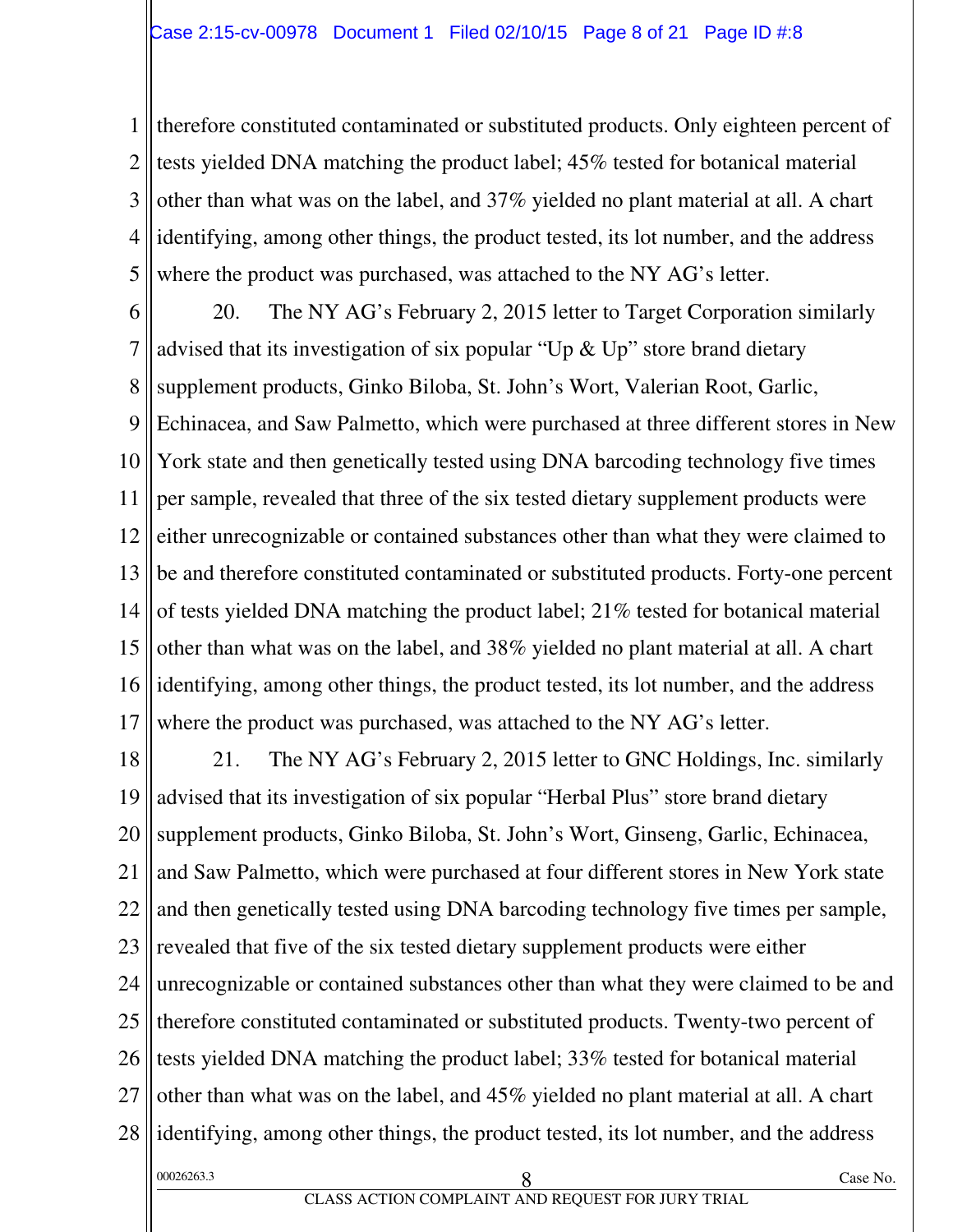1 2 3 4 5 6 7 8  $\overline{Q}$ 10 11 12 13 14 15 16 17 18 19 20 21 22 23 24 25 26 27 28 00026263.3 Case No. 20026263.3 Case No. where the product was purchased, was attached to the NY AG's letter. 22. All of the allegations contained in this Complaint are based upon information and belief, except for those pertaining to Plaintiff and her counsel. Plaintiff's information and belief are based upon, among other things, the investigation that Plaintiff and her counsel have conducted to date. The allegations in this Complaint are substantiated by evidentiary support, or are likely to be substantiated by evidentiary support upon further investigation and discovery. **CLASS ACTION ALLEGATIONS**  23. Plaintiff brings this action, on behalf of herself and all others similarly situated, as a class action pursuant to Federal Rule of Civil Procedure 23. This action may be brought and properly maintained as a class action because Plaintiff satisfies the numerosity, adequacy, typicality, and commonality pre-requisites for suing as a representative party pursuant to Rule 23. 24. **Class Definition**. The proposed, nationwide plaintiff Class that Plaintiff seeks to represent is preliminarily composed of and defined as follows: All persons within the United States who purchased and/or used Wal-Mart's "Spring Valley" brand, Walgreen's "Finest Nutrition" brand, Target's "Up & Up" brand, or GNC's "Herbal Plus" brand herbal dietary supplements during the period February 2, 2011, through the present ("Class"). Plaintiff also seeks to represent a proposed California plaintiff subclass that is preliminarily composed of and defined as follows: All persons within California who purchased and/or used Wal-Mart's "Spring Valley" brand, Walgreen's "Finest Nutrition" brand, Target's "Up & Up" brand, or GNC's "Herbal Plus" brand herbal dietary supplements during the period February 2, 2011 through the present ("California Subclass"). 25. Excluded from the Class and California Subclass (collectively, the "Class") are Defendants named herein; officers and directors of Defendants; members of the immediate family of any Defendant; any judges or justices to whom this action is assigned and their immediate families; and the legal representatives,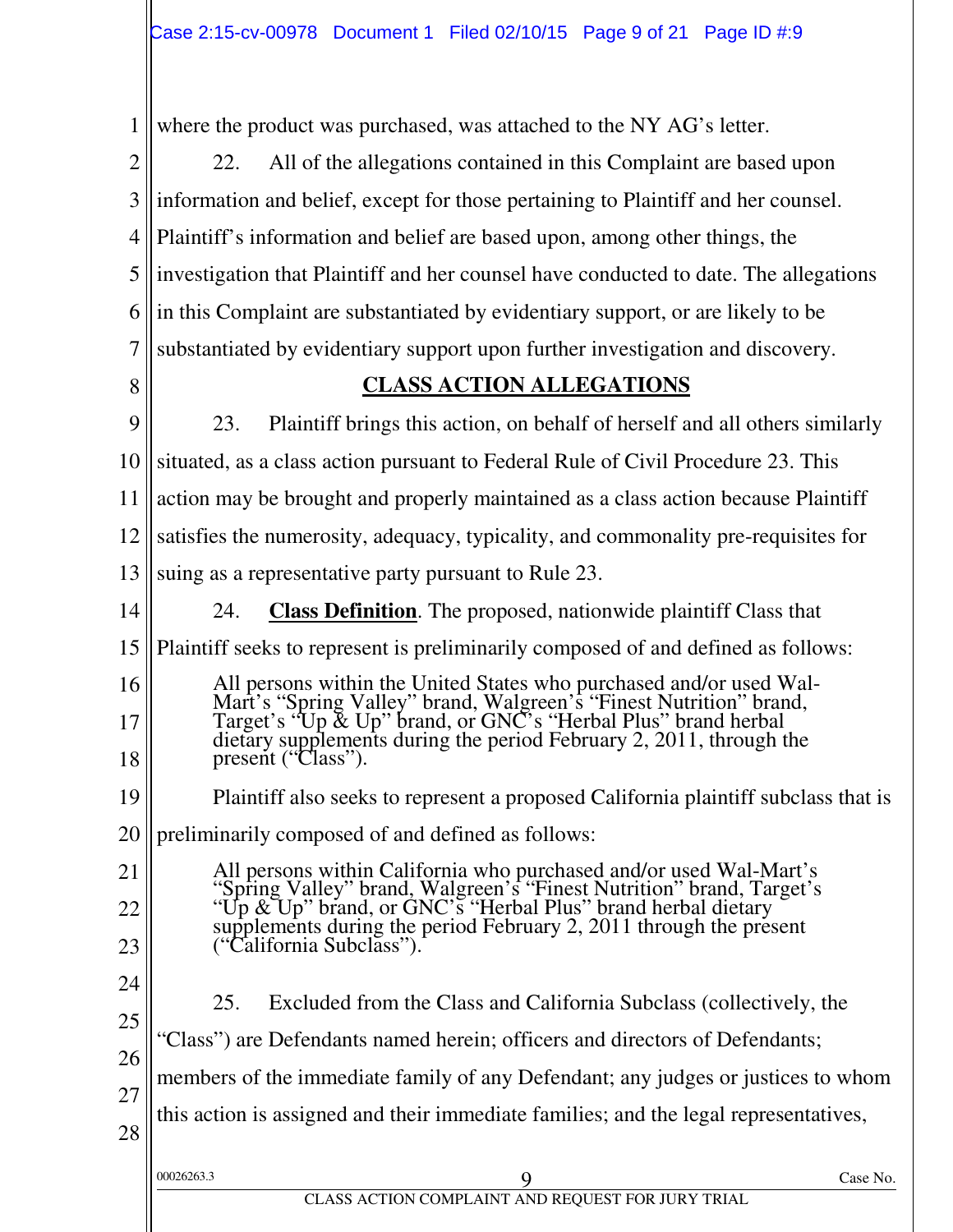1 heirs, successors, or assigns of any such excluded party.

2 3 4 5 26. Plaintiff reserves the right to amend or otherwise alter the Class definitions presented to the Court at the appropriate time, or propose or eliminate sub-classes, in response to facts learned through discovery, legal arguments advanced by Defendants, or otherwise.

6 7 8 9 10 11 12 13 27. **Numerosity and Ascertainability**. The members of the Class are so numerous that joinder of all members is impracticable. Although the precise number of Class members is unknown to Plaintiff at this time, Plaintiff estimates that there are more than 100 and it is likely that there are thousands of putative Class members. Moreover, the precise number of Class members and their addresses may be obtained from a review of Defendants' own records and/or records in the control of Defendants. This information may then be used to contact potential Class members.

14 15 16 17 18 19 20 21 22 23 24 28. **Typicality**. Plaintiff is a Class member. Her claims are typical of the claims of other members of the Class and California Subclass that she seeks to represent. Plaintiff alleges that the herbal dietary supplement product purchased from Wal-Mart Stores, Inc. in or about November 2014, among other products she purchased from Defendants during the Class Period, did not contain Echinacea or a predominant amount thereof, and contained other ingredients not identified on the product's label, in violation of statutory consumer protection laws and common law. The harm that Plaintiff and all other Class members suffered arose from, and was caused by, the same conduct by Defendants. Defendants have acted, or refused to act, on grounds generally applicable to the Class, thereby making injunctive relief and damages appropriate with respect to the Class as a whole.

25 26 27 28 29. **Adequacy of Representation**. Plaintiff will fairly and adequately represent and protect the interests of the Class members. Plaintiff has retained counsel that is competent and experienced in consumer class action litigation to ensure such protection. Plaintiff and her counsel intend to prosecute this action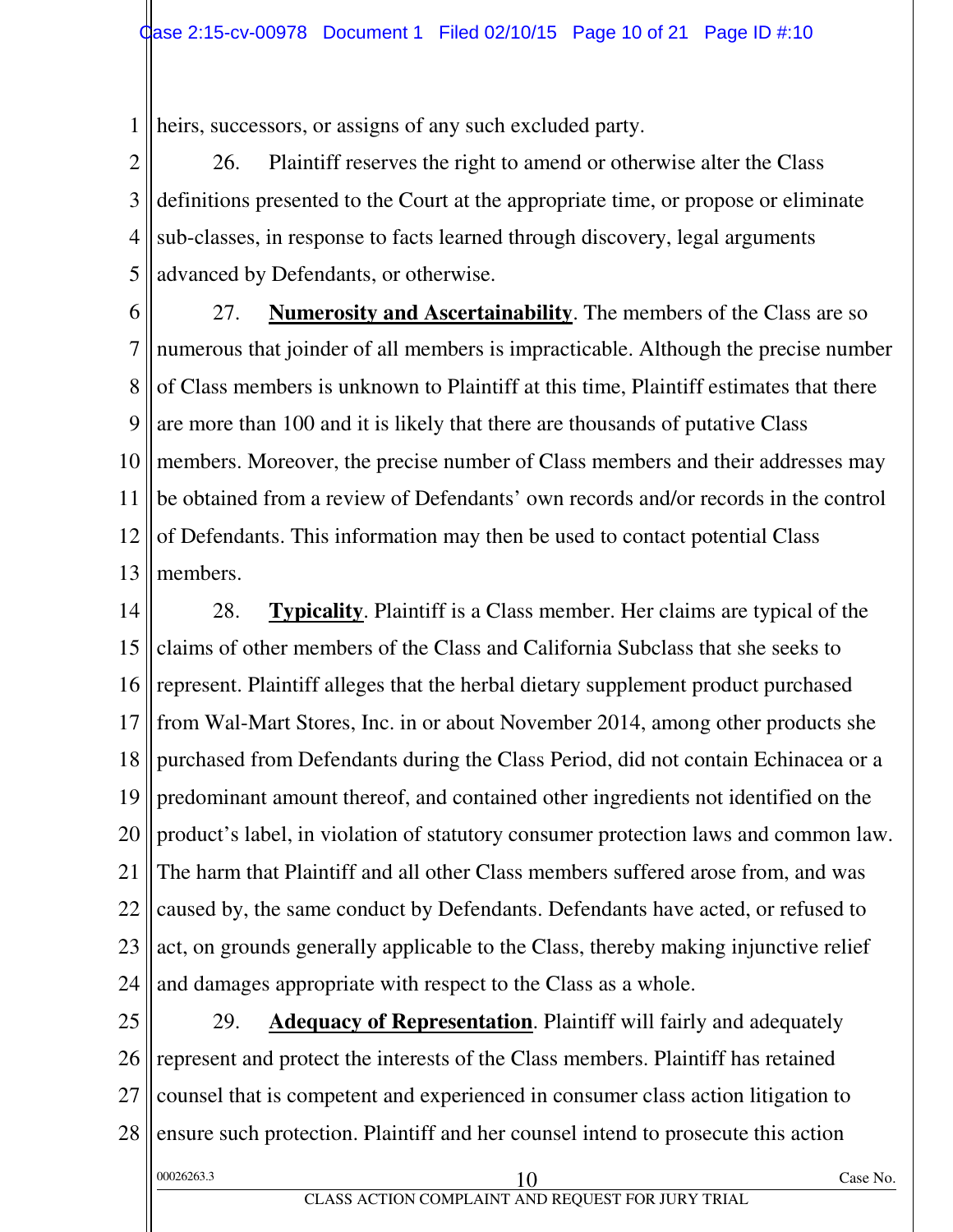1 2 3 vigorously for the benefit of the Class. Plaintiff has no interests that are antagonistic to those of the Class. Plaintiff has no interests that are in conflict with those of the Class.

4 5 6 7 8 9 10 11 12 30. **Superiority**. A class action is superior to other available methods for the fair and efficient adjudication of this controversy for several reasons. First, the damages suffered by each Class member are too small to warrant individual pursuit and thus a class action is the only viable method to obtain damages and other relief from Defendants. Second, class treatment would be superior to adjudicating individual cases due to the much greater expense and burden that individual litigation would impose upon the courts. Third, if Class members sought relief through individual actions, inconsistent or varying adjudications in their individual cases could establish incompatible standards of conduct for the Defendants.

13 14 15 16 17 18 19 31. **Predominance of Common Questions of Law and Fact**. There exists a well-defined community of interest in the questions of law and fact involved in this case against Defendants, and in obtaining appropriate relief for Defendants' violations of consumer rights under statutes and common law. The following questions of law and fact common to the Class predominate over any individualized issues and the answers to these questions are apt to drive the resolution of the litigation:

20 21 22 23 a. Whether, during the Class Period, Defendants manufactured, marketed, distributed and/or sold herbal dietary supplements that did not contain the herbal ingredient identified on the product label;

b. Whether, during the Class Period, Defendants manufactured, marketed, distributed and/or sold herbal dietary supplements that contained ingredients not identified on the product label;

c. Whether Defendants' actions as alleged herein violated California's Unfair Competition Act;

24

25

26

27

28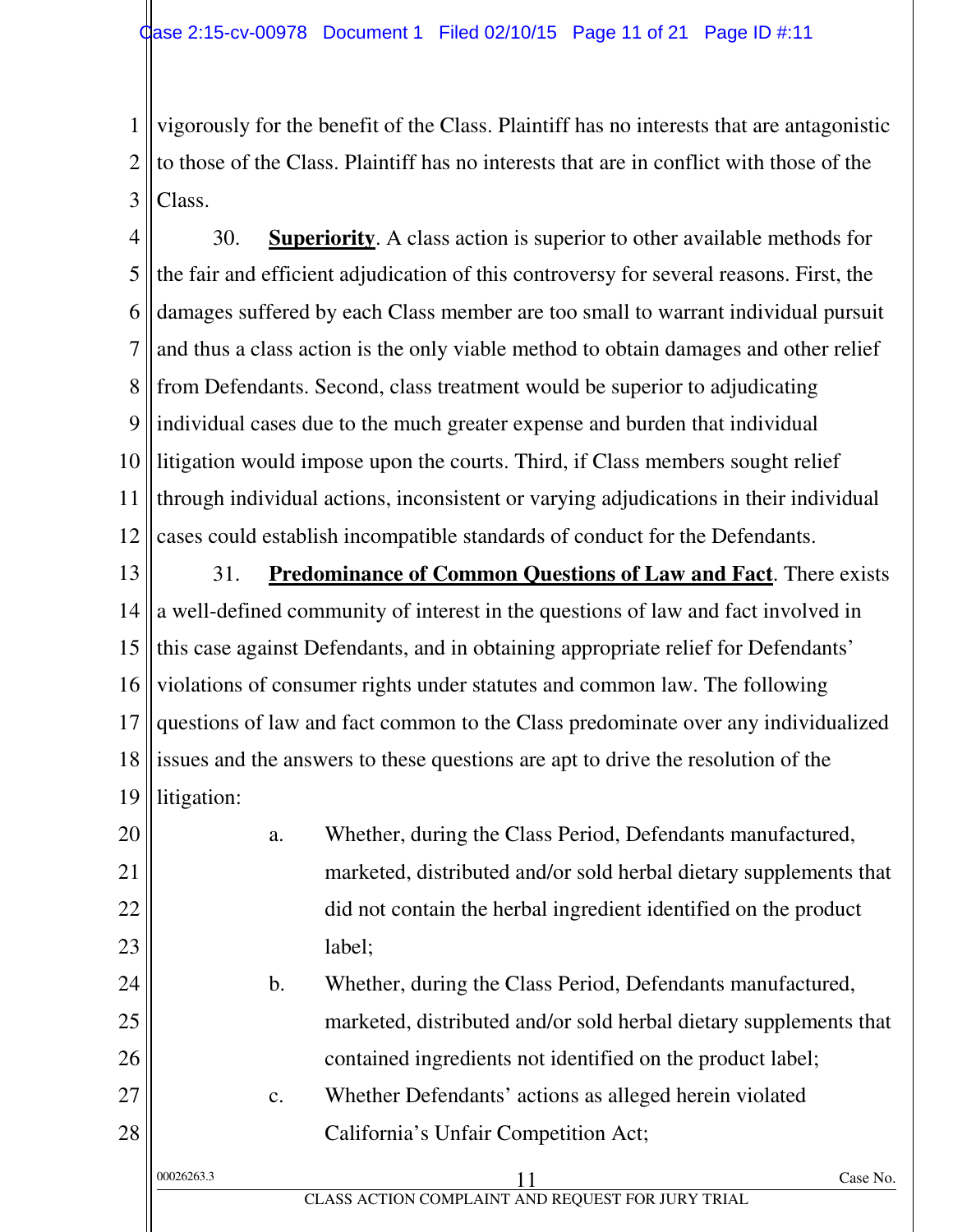|                | Case 2:15-cv-00978 Document 1 Filed 02/10/15 Page 12 of 21 Page ID #:12                         |  |  |
|----------------|-------------------------------------------------------------------------------------------------|--|--|
| 1              | $\mathbf{d}$ .<br>Whether Defendants' actions as alleged herein violated                        |  |  |
| $\overline{2}$ | California's False Advertising Act;                                                             |  |  |
| 3              | Whether Defendants' actions as alleged herein violated<br>e.                                    |  |  |
| $\overline{4}$ | California's Consumers Legal Remedies Act;                                                      |  |  |
| 5              | f.<br>Whether Defendants' actions as alleged herein constitute                                  |  |  |
| 6              | negligent misrepresentation under common law;                                                   |  |  |
| 7              | Whether Defendants' actions caused them to be unjustly<br>g.                                    |  |  |
| 8              | enriched;                                                                                       |  |  |
| 9              | Whether Plaintiff and Class members are entitled to recover<br>h.                               |  |  |
| 10             | damages as a result of Defendants' violations of their rights                                   |  |  |
| 11             | under statutory and common laws as alleged herein; and                                          |  |  |
| 12             | i.<br>Whether Plaintiff and Class members are entitled to injunctive                            |  |  |
| 13             | relief to enjoin or restrain the Defendants from committing                                     |  |  |
| 14             | further violations of consumer rights under statutory and                                       |  |  |
| 15             | common law.                                                                                     |  |  |
| 16             | The core factual and legal issues are the same for all Class members:<br>32.                    |  |  |
| 17             | (1) whether the Class member purchased and/or used one or more of Defendants'                   |  |  |
| 18             | store brand herbal dietary supplements during the Class Period; (2) whether the                 |  |  |
| 19             | product purchased and/or used failed to contain the herbal ingredient identified on             |  |  |
| 20             | the product or contained other ingredients not listed on the label; (3) the harm                |  |  |
| 21             | Plaintiff and Class members suffered thereby; and (4) the measure of damages.                   |  |  |
| 22             | Plaintiff is unaware of any difficulties that are likely to be encountered<br>33.               |  |  |
| 23             | in the management of this action that would preclude its maintenance as a class                 |  |  |
| 24             | action.                                                                                         |  |  |
| 25             | The nature of notice to the proposed Class is contemplated to be by<br>34.                      |  |  |
| 26             | direct mail and/or email upon certification of the Class or, if such notice is not              |  |  |
| 27             | practicable, by the best notice practicable under the circumstance including, inter             |  |  |
| 28             | alia, publication in major newspapers and/or on the internet.                                   |  |  |
|                | 00026263.3<br>Case No.<br>$\frac{12}{\text{CLASS ACTION COMPLAINT AND REQUEST FOR JURY TRIAL}}$ |  |  |
|                |                                                                                                 |  |  |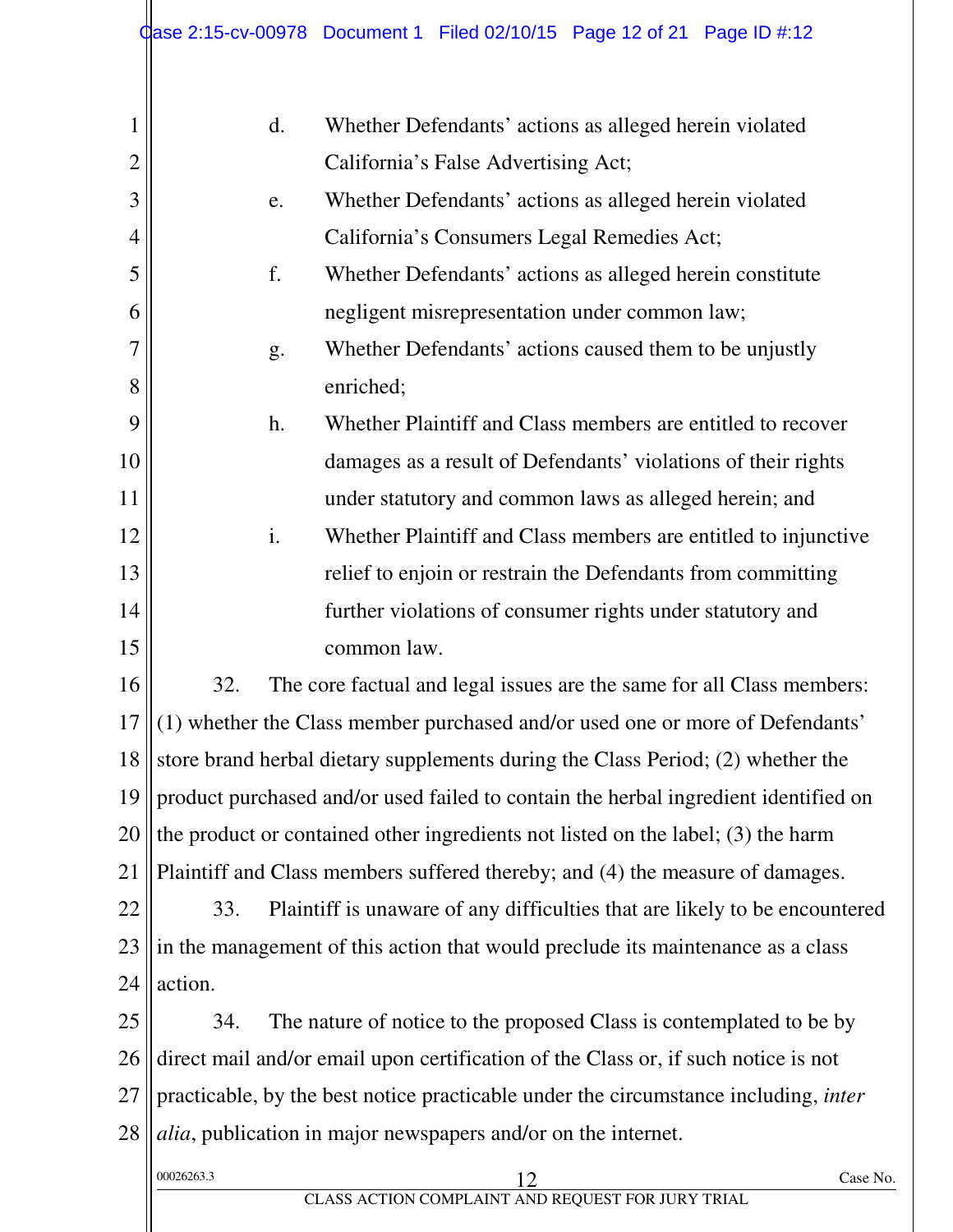1 2 3 4 5 6 7 8 35. The delayed discovery doctrine applies to toll the claims of Class members. Under the delayed discovery doctrine, the time for bringing these claims does not begin to run until a plaintiff discovers or should have discovered the injury. Thus, the limitations period for claims of Class members does not begin to run until at least February 2, 2015, the date the NY AG issued its "cease and desist" letters to Defendants and news reports of the NY AG's investigation started to circulate. In addition to the tolling afforded the Class by the delayed discovery rule, the time period is also tolled by the filing of this putative class action.

## **VIOLATION OF CALIFORNIA UNFAIR COMPETITION LAW (Cal. Bus. & Prof. Code § 17200** *et seq.***)**

**COUNT ONE** 

12 13 36. Plaintiff realleges and incorporates herein by this reference all of the foregoing paragraphs, above, as though set forth in full herein.

14

9

10

11

37. Plaintiff brings this claim on behalf of the California Subclass only.

15 16 38. California Business and Professions Code section 17200 *et seq*. ("UCL") prohibits any "unlawful, unfair, or fraudulent business act or practices."

17 18 19 20 21 22 23 39. Defendants have engaged in unlawful, unfair, and fraudulent business acts and practices in violation of consumer rights under the UCL, as alleged herein. During the Class Period, Defendants misrepresented in its labeling of the storebrand dietary supplement products to Plaintiff and Class members that the products contained the ingredients claimed. These representations were false and misleading because the products did not contain the herbal ingredients identified on product labeling, and contained other ingredients not listed on the labeling.

24 25 26 27 28 40. Defendants have violated the fraudulent prong of California Business and Professions Code section 17200 *et seq*. because Defendants' misrepresentations and omissions regarding the ingredients contained in their store-brand dietary supplement products were likely to deceive a reasonable consumer, and the information would be material to a reasonable consumer.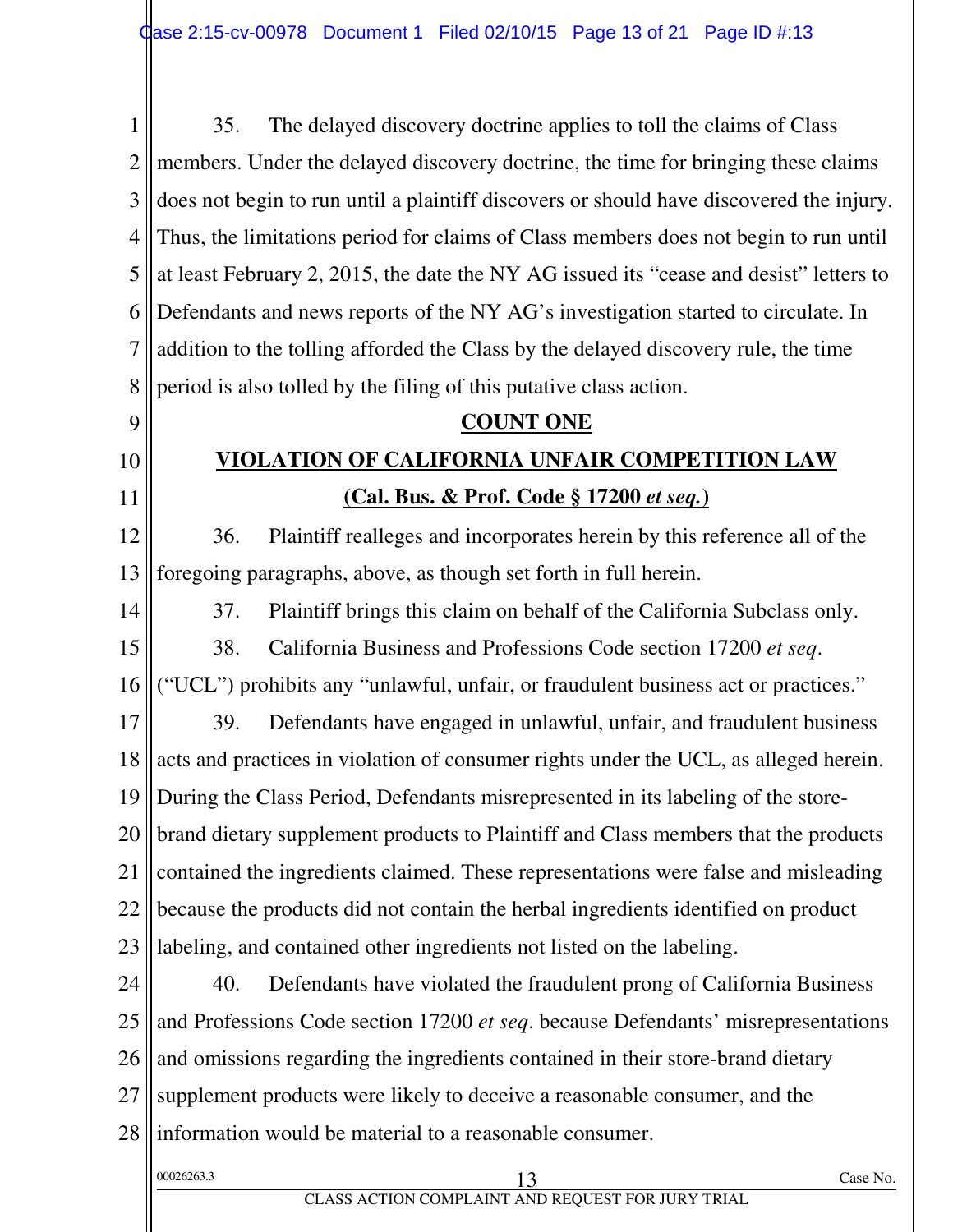1 2 3 4 5 6 7 8 9 41. Defendants have violated the unfair prong of California Business and Professions Code section 17200 *et seq*. because Defendants' policies and practices as set forth above offend established public policy and because the harm they cause to consumers greatly outweighs any benefits associated with those practices. Defendants' conduct as alleged herein also impaired competition within the dietary supplement industry. Defendants' conduct also prevented Plaintiff from making fully informed decisions about whether to purchase and/or use dietary supplement products from other manufacturers and distributors, purchase and/or use less expensive product, or purchase and/or use the products at all.

10 11 12 13 14 15 16 17 18 19 42. Defendants have violated the unlawful prong of California Business and Professions Code section 17200 *et seq*. because Defendants' policies and practices described above violate California laws, including but not limited to: (1) California's False Advertising Law; (2) California's Consumers Legal Remedies Act; and (3) California's Sherman Food, Drug and Cosmetic Law, Health and Safety Code section 109875 *et seq.*, and its prohibitions against misbranding and false advertising of dietary supplement products (Cal. Health & Safety Code §§ 110760 and 110398). Plaintiff reserves the right to allege other violations of law, which constitute other unlawful business acts or practices. Such conduct is ongoing and continues to this date.

20 21 22 43. Plaintiff has standing under the UCL because she suffered injury in fact, including losing money or property, as a result of Defendants' unfair, unlawful and/or deceptive practices.

23 24 25 26 44. All of the wrongful conduct alleged herein occurred, and continues to occur, in the conduct of Defendants' business. Defendants' wrongful conduct is part of a pattern or generalized conduct that is still perpetuated and repeated, both in California and nationwide.

27 28 00026263.3 Case No. 20026263.3 Case No. 45. Plaintiff requests this Court enter such orders or judgments to enjoin Defendants from continuing their unfair, unlawful, and/or deceptive practices and to

CLASS ACTION COMPLAINT AND REQUEST FOR JURY TRIAL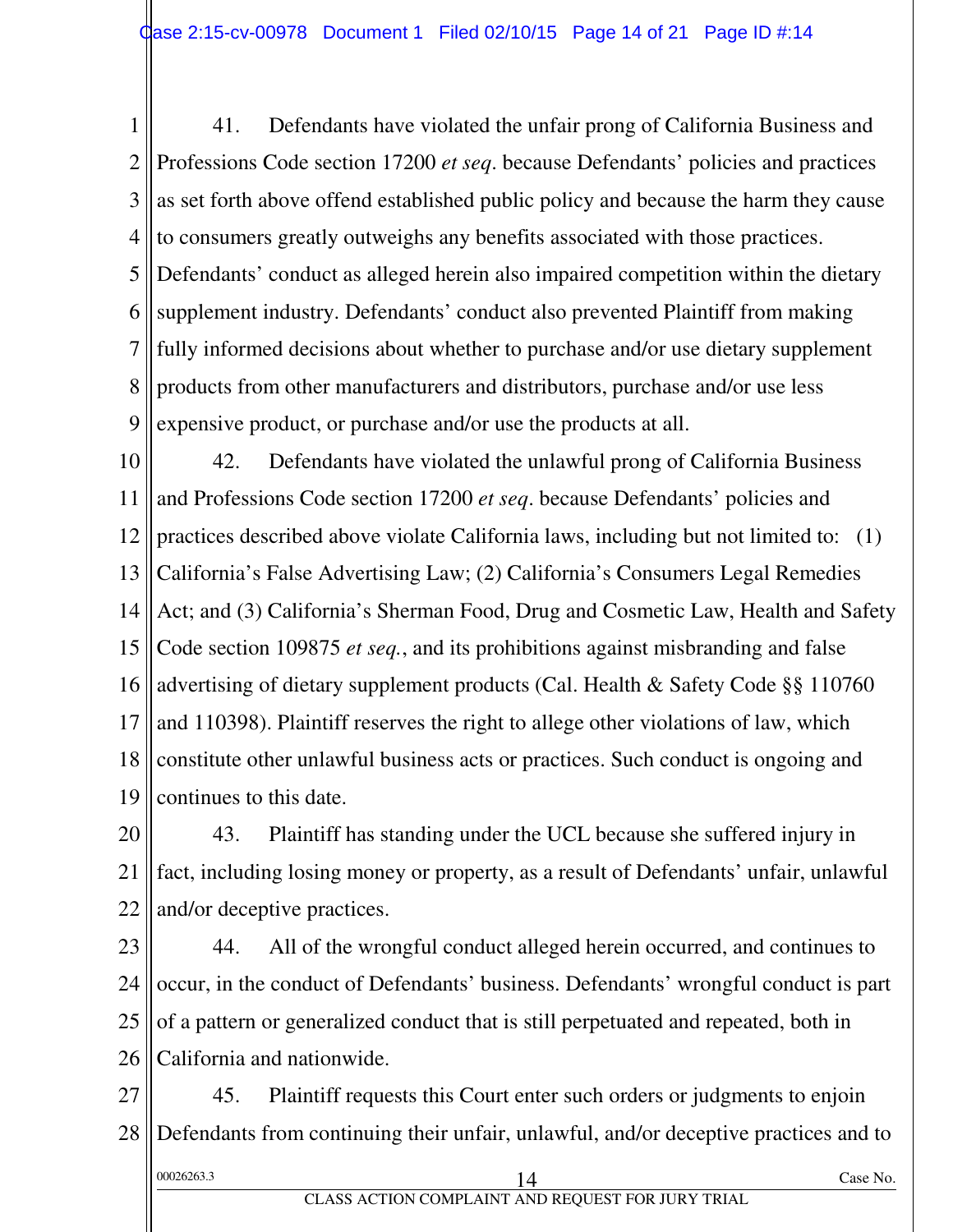1 2 3 restore to Plaintiff and members of the Class any money Defendants acquired by unfair competition, as provided in California Business and Professions Code section 17203, and for such other relief set forth below.

#### **COUNT TWO**

## **VIOLATION OF THE CALIFORNIA FALSE ADVERTISING LAW (Cal. Bus. & Prof. Code § 17500** *et seq***.)**

7 8 46. Plaintiff realleges and incorporates herein by this reference all of the foregoing paragraphs, above, as though set forth in full herein.

 $\overline{Q}$ 10 11 12 13 14 15 16 17 47. California Business and Professions Code section 17500 states: "It is unlawful for any ... corporation ... with intent directly or indirectly to dispose of real or personal property ... to induce the public to enter into any obligation relating thereto, to make or disseminate or cause to be made or disseminated ...from this state before the public in any state, in any newspaper or other publication, or any advertising device, ... or in any other manner or means whatever, including over the Internet, any statement ... which is untrue or misleading, and which is known, or which by the exercise of reasonable care should be known, to be untrue or misleading."

18 19 20 21 22 23 48. Defendants caused to be made or disseminated through California and the United States, through product labeling and advertising, statements and omissions that were untrue or misleading with respect to the ingredients contained in the Defendants' store-brand dietary supplement products, and which were known, or which by exercising reasonable care should have been known, to Defendants to be untrue and misleading to Plaintiff and Class members.

24 25 26 27 28 49. Defendants have violated California Business and Professions Code section 17500 because the misrepresentations and omissions made by Defendants on product labeling of their store-brand dietary supplements regarding the ingredients contained in the dietary supplement products were material and likely to deceive a reasonable consumer.

| 00026263.3 |
|------------|
|------------|

4

5

6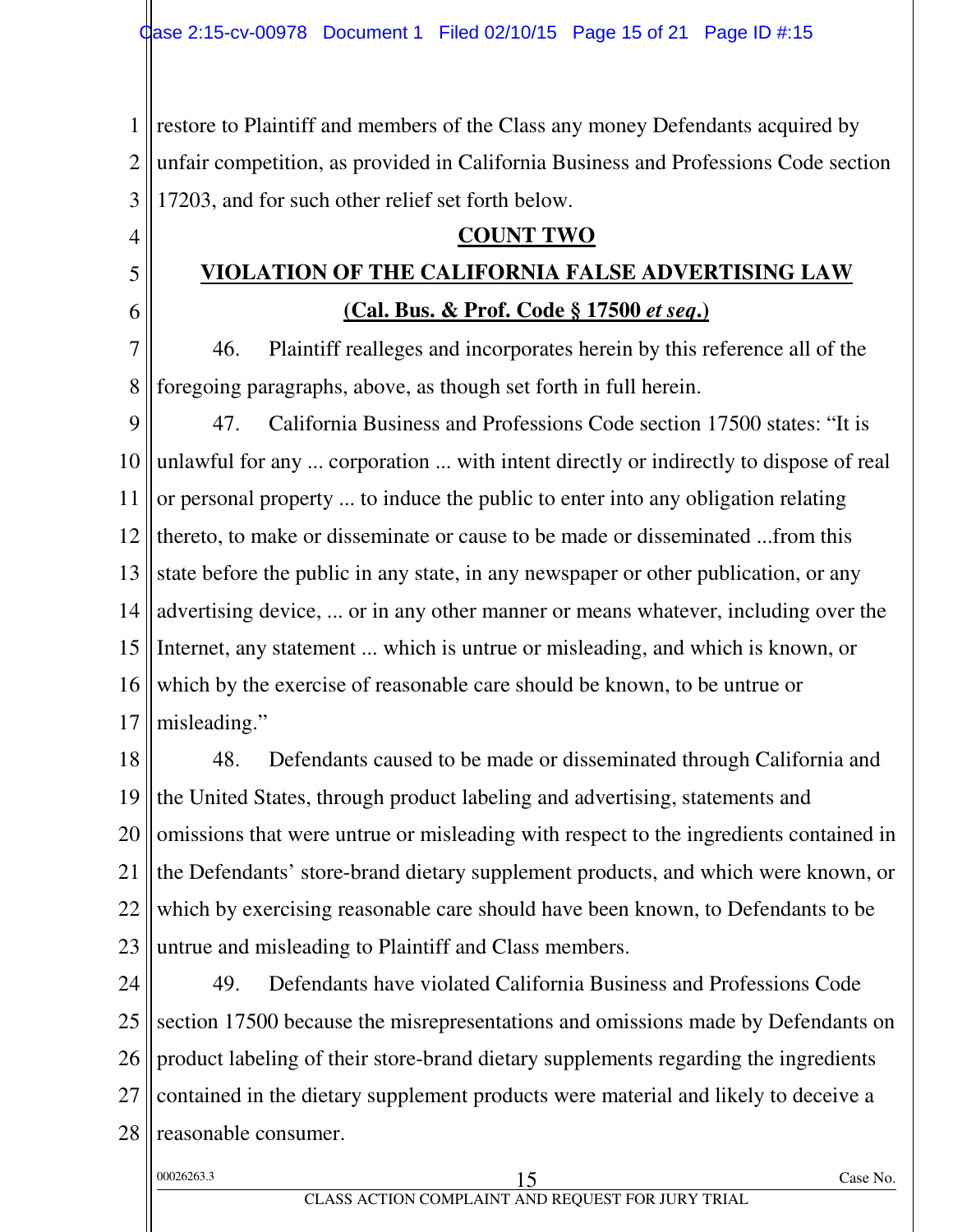1 2 3 50. Plaintiff has standing because, as set forth above, she suffered injury in fact, including losing money or property, as a result of Defendants' false advertising.

4 5 6 7 51. All of the wrongful conduct alleged herein occurred, and continues to occur, in the conduct of Defendants' business. Defendants' wrongful conduct is part of a pattern or generalized conduct that is still perpetuated and repeated, both in California and nationwide.

8 9 10 11 52. Plaintiff requests this Court enter such orders or judgments as may be necessary to enjoin Defendants from continuing their false advertising and to restore to Plaintiff and members of the Class any monies Defendants acquired by such acts, and for such other relief set forth below.

#### 13 14 **VIOLATION OF CALIFORNIA CONSUMERS LEGAL REMEDIES ACT (Cal. Civ. Code § 1750** *et seq.***)**

**COUNT THREE** 

15 16 53. Plaintiff realleges and incorporates herein by this reference all of the foregoing paragraphs, above, as though set forth in full herein.

17 18 19 20 21 54. Plaintiff brings this count against all Defendants on behalf of the nationwide Class defined herein because similar statutes that are identical in material respects are in effect in states that are a part of the alleged nationwide Class. In the alternative, Plaintiff brings this count against all Defendants on behalf of the California Subclass only.

22

12

55. Defendants are "persons" under California Civil Code section 1761(c).

23 56. Plaintiff and Class members are "consumers," as defined by California

24 Civil Code section 1761(d), who purchased dietary supplements manufactured,

25 marketed, distributed and/or sold by Defendants, which are considered "goods"

26 within the meaning of the Consumers Legal Remedies Act ("CLRA"), California

27 Civil Code sections 1750 *et seq*.

28  $\frac{00026263.3}{2}$  Case No. 57. Defendants engaged in both unfair and deceptive acts or practices that

CLASS ACTION COMPLAINT AND REQUEST FOR JURY TRIAL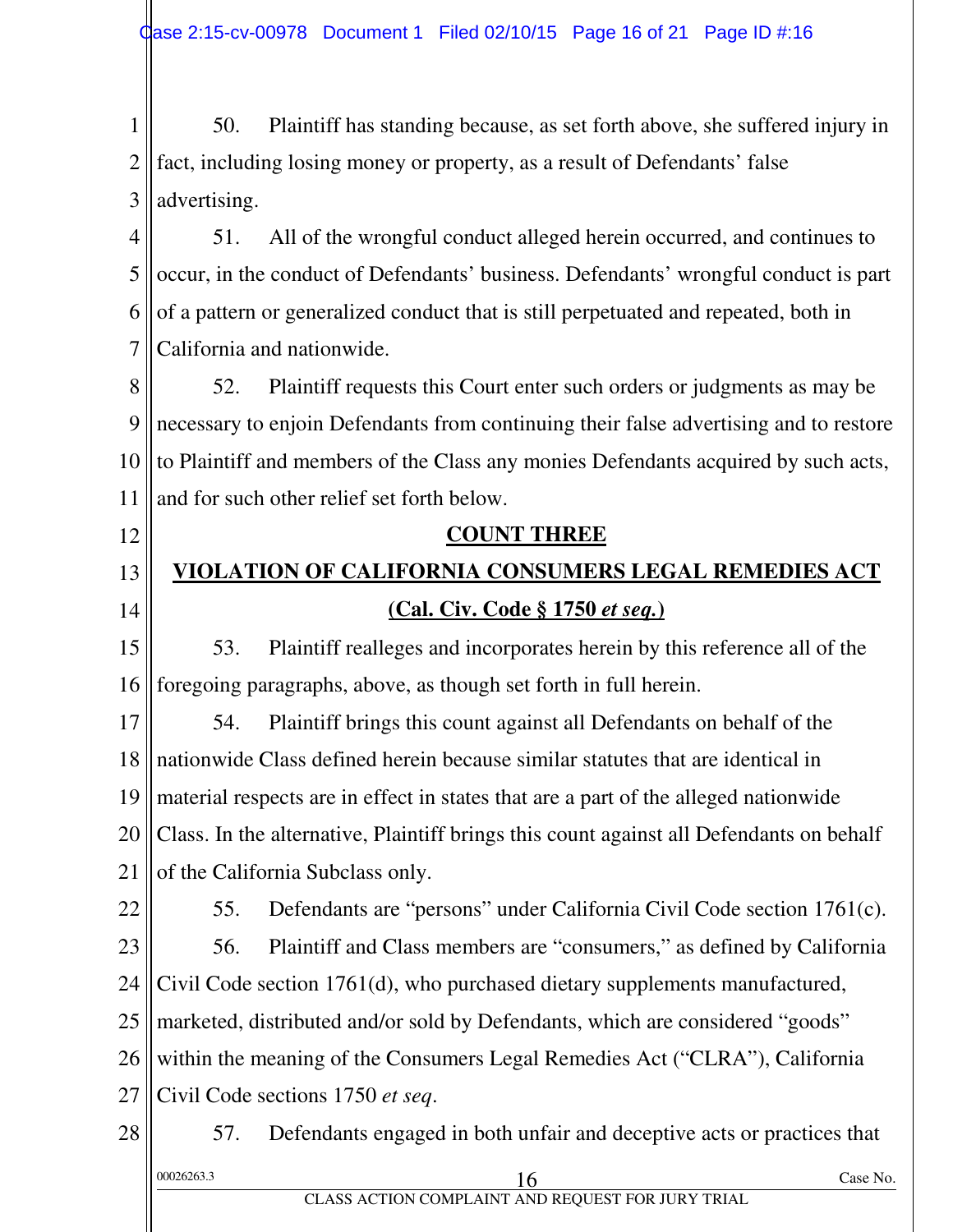1 violated the CLRA as described in this Complaint.

2 3 4 5 6 7 58. Defendants engaged in deceptive business practices prohibited by the CLRA by: (1) representing their store-brand dietary supplement products have characteristics, uses, benefits, and qualities which they do not have; (2) representing these products are of a particular standard, quality, and grade when they are not; and (3) advertising these products through product labeling with the intent not to sell them as advertised.

8 9 10 59. Defendants violated the CLRA by misrepresenting material facts on the product labeling, as described above, when the representations were false and misleading.

11 12 13 14 15 60. A reasonable consumer would not have purchased or paid as much as for the products had Defendants disclosed the products did not contain the herbal ingredient identified on the product labeling or contained only trace amounts thereof, and contained other ingredients not listed on the label, because such information is material to a reasonable consumer.

16 17 18 19 20 21 22 23 24 25 61. Because of its violations of the CLRA detailed above, Defendants have caused and continue to cause actual damage to Plaintiff and the Class, and, if not stopped, Defendants will continue to cause such harm. Had Plaintiff and absent Class members known of the issues with Defendants' dietary supplement products, they would not have purchased or used these products and/or paid as much for them. Indeed, Plaintiff relied on Defendants' misrepresentations and would not have purchased or used Defendants' products had she known of these issues. As a direct and proximate result of Defendants' CLRA violations, Plaintiff and Class members have suffered damages, including losing money or property, as a result of Defendants' unfair, unlawful and/or deceptive practices.

26 27 62. On February 10, 2015, Plaintiffs' counsel sent a letter to Defendants by certified mail, return receipt requested, that contained notice of Defendants'

28 violations of the CLRA and a demand for relief from Defendants. A true and correct

| 00026263.3 |                                                                           | ∠ase<br>No. |
|------------|---------------------------------------------------------------------------|-------------|
|            | LAINT AND DEOUEST EOD HIDV TDLAI<br>$\Lambda$ CTION COMDI<br>$\Lambda$ CC |             |

CLASS ACTION COMPLAINT AND REQUEST FOR JURY TRIAL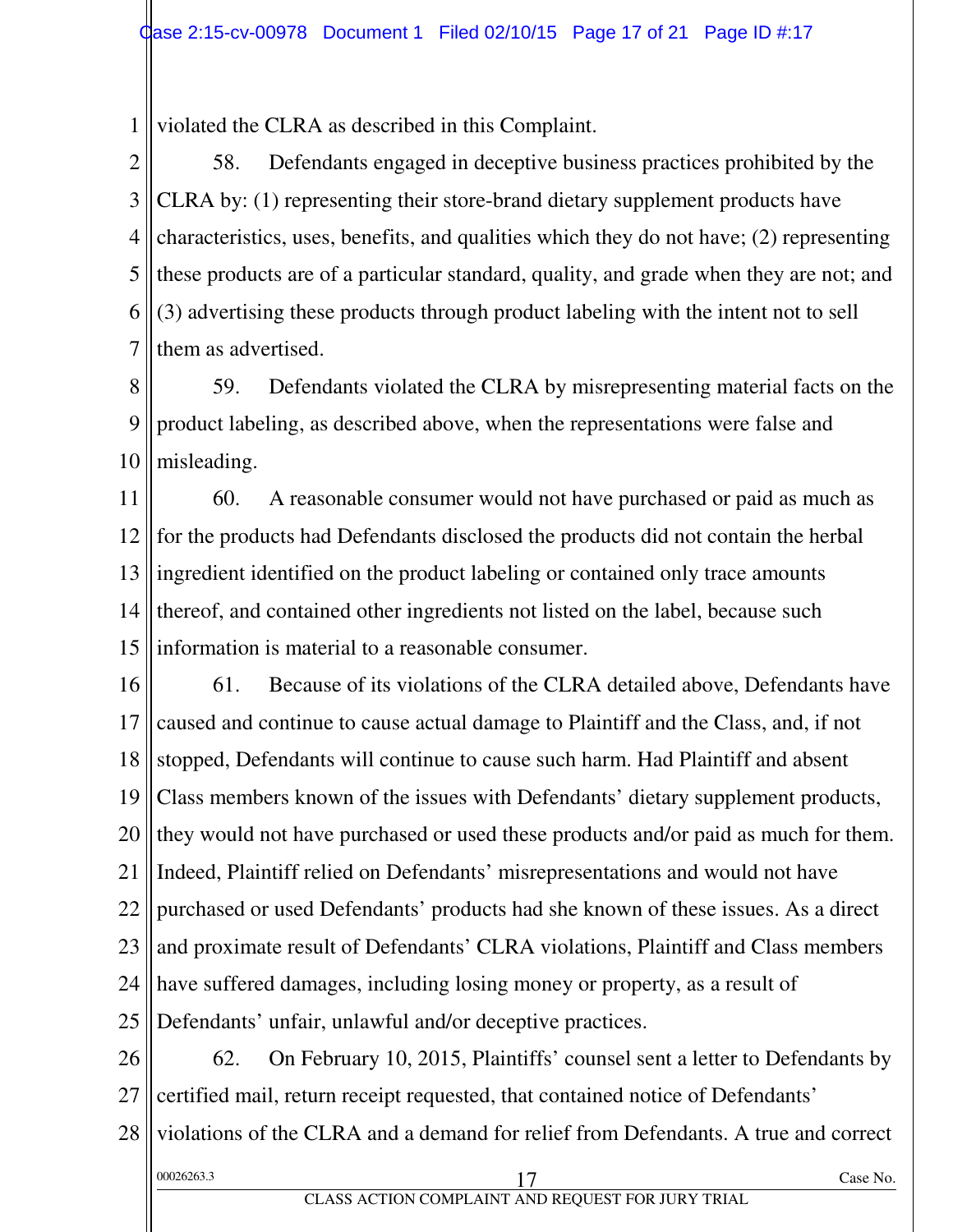1 2 3 4 5 6 copy of the letter, without enclosure, is attached to this Complaint as Exhibit A, and incorporated herein by reference. If Defendants fail to rectify or agree to rectify the problems associated with the actions detailed above and give notice to all affected consumers within 30 days of the date of written notice pursuant to California Civil Code section 1782, Plaintiff will amend this Complaint to add claims for actual, punitive, and statutory damages, as appropriate.

7 8 9 10 63. Plaintiff and Class members also request this Court enter such orders or judgments as may be necessary to restore to any person any money acquired with such unfair business practices, and for such other relief, including attorneys' fees and costs, as provided in Civil Code section 1780 and the Prayer for Relief.

11 12 13 64. Plaintiff includes an affidavit with this Complaint that shows venue in this District is proper, to the extent such an affidavit is required by California Civil Code section 1780(d).

14

15

#### **FOURTH COUNT**

#### **NEGLIGENT MISREPRESENTATION**

16 17 65. Plaintiff realleges and incorporates herein by this reference all of the foregoing paragraphs, above, as though set forth in full herein.

18 19 20 21 22 66. Plaintiff brings this count against all Defendants on behalf of the nationwide Class defined herein because similar common laws that are identical in material respects are in effect in states that are a part of the alleged nationwide Class. In the alternative, Plaintiff brings this count against all Defendants on behalf of the California Subclass only

23 24 25 67. Defendants made representations to Plaintiff and Class members concerning the ingredients on Defendants' store-brand dietary supplement products that were not true.

26 27 28 68. Defendants had no reasonable grounds for believing these representations were true when they made them, yet they intended that Plaintiff and Class members rely on these representations.

| 00026263.3 |                                                   | Case No. |
|------------|---------------------------------------------------|----------|
|            | CLASS ACTION COMPLAINT AND REQUEST FOR JURY TRIAL |          |
|            |                                                   |          |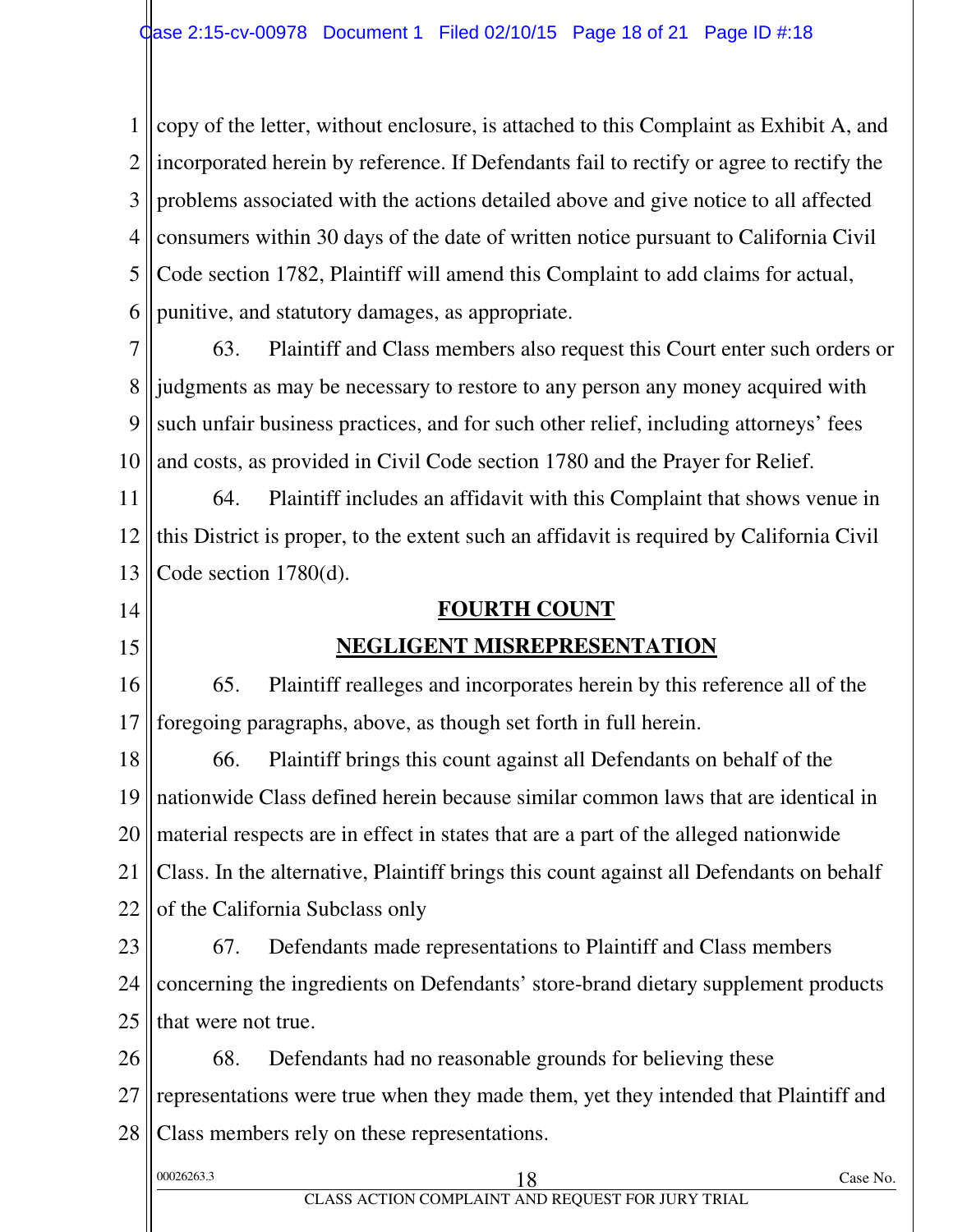1 2 69. Plaintiff and Class members reasonably relied on Defendants' representations, and were harmed as a result.

3 4 5 6 70. These activities by Defendants, as afore-described in this Complaint, legally caused actual damages to Plaintiff and Class members. As a result of such injuries, Plaintiff and Class members have suffered economic damages according to proof at trial.

7 8 9 71. Based on the foregoing, Plaintiff and Class members suffered economic damages as a result of the Defendants' conduct. Plaintiff and Class members are entitled to, and do herein pray for, their damages, according to proof at trial.

10

#### **PRAYER FOR RELIEF**

11 12 13 14 WHEREFORE, Plaintiff, individually and on behalf of all others similarly situated, respectfully requests and prays that the Court determine that this action may be maintained as a class action and further prays that the Court enter judgment in her favor and against the Defendants, as follows:

15 16 1. Certify the Class and California Subclass in a manner consistent with discovery and other proceedings and developments relating to Class certification;

17

2. Appoint Plaintiff as Class Representative;

18

3. Appoint undersigned counsel as Class Counsel;

19 20 21 4. Award all actual, general, special, incidental, statutory, punitive, and consequential damages to which Plaintiff and the Class are entitled, in an amount to be determined at trial or upon judgment;

22 23 5. Award pre-judgment and post-judgment interest on such monetary relief;

24 25 26 6. Award appropriate injunctive and/or declaratory relief, including requiring Defendants to conduct an appropriate recall of affected products still on the market;

27 28 7. Order Defendants to pay for the cost of notice and claims administration;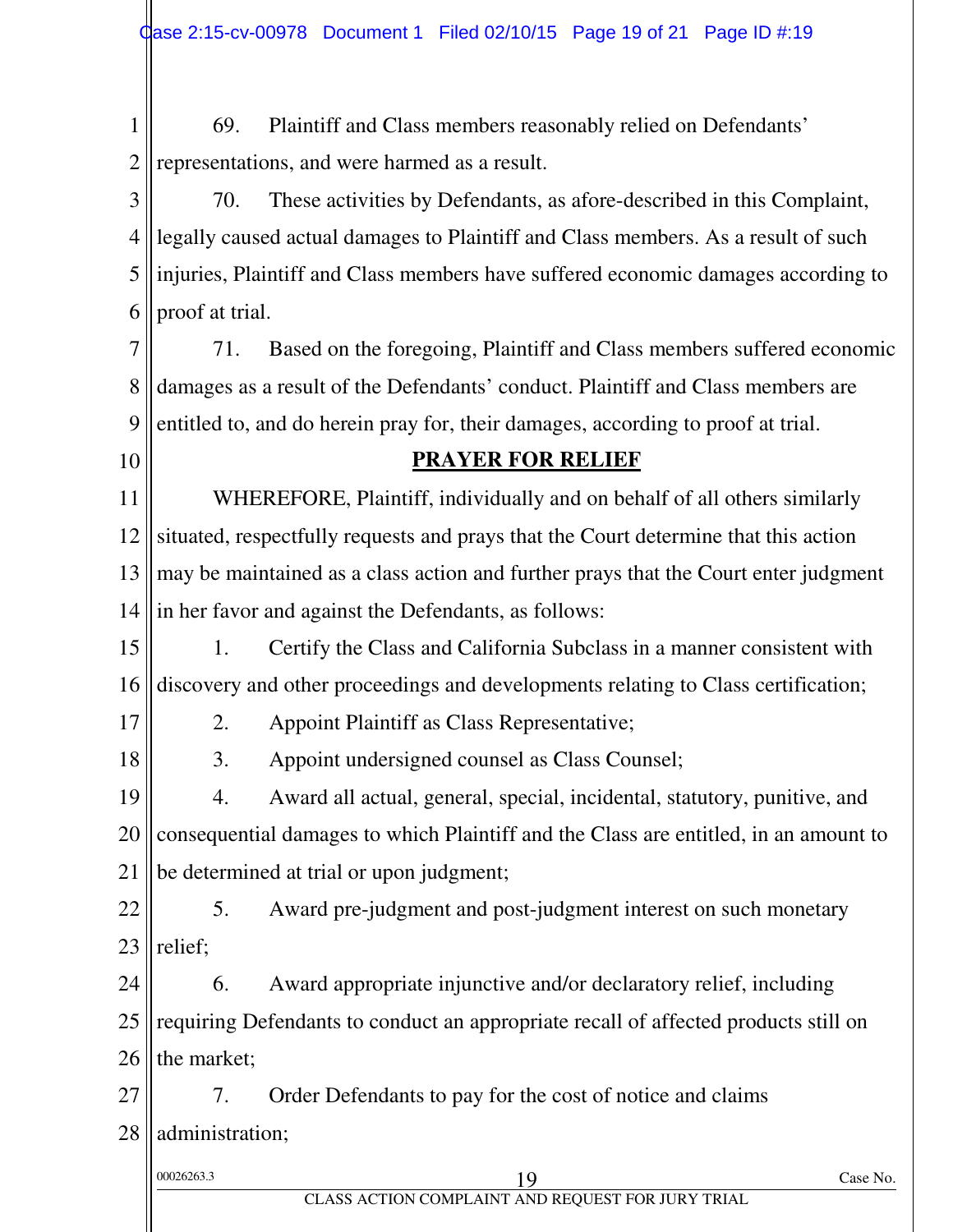|                | Case 2:15-cv-00978 Document 1 Filed 02/10/15 Page 20 of 21 Page ID #:20                    |
|----------------|--------------------------------------------------------------------------------------------|
| l              | Award reasonable attorneys' fees and costs;<br>8.                                          |
| $\overline{2}$ | Award the class representatives an appropriate incentive award; and<br>9.                  |
| 3              | Grant such further relief that this Court deems appropriate.<br>10.                        |
| 4              |                                                                                            |
| 5              |                                                                                            |
| 6              | DATED: February 10, 2015<br>Respectfully submitted,                                        |
| 7              | <b>BOUCHER LLP</b>                                                                         |
| 8              |                                                                                            |
| 9              |                                                                                            |
| 10             | By:<br>RAYMOND P. BOUCHER                                                                  |
| 11             | SHEHNAZ M. BHUJWALA                                                                        |
| 12             | MARIA L. WEITZ                                                                             |
| 13             | LAW OFFICES OF SAHAG MAJARIAN II                                                           |
| 14             | <b>SAHAG MAJARIAN II</b>                                                                   |
| 15             | Attorneys for Plaintiff                                                                    |
| 16             | Victoria Shahrashian and the Putative<br>Class                                             |
| 17             |                                                                                            |
| 18             |                                                                                            |
| 19<br>20       |                                                                                            |
| 21             |                                                                                            |
| 22             |                                                                                            |
| 23             |                                                                                            |
| 24             |                                                                                            |
| 25             |                                                                                            |
| 26             |                                                                                            |
| 27             |                                                                                            |
| 28             |                                                                                            |
|                | Case No.<br>00026263.3                                                                     |
|                | $\frac{20}{\text{CLASS\,\,ACTION\,\,COMPLAINT\,\,AND\,\,REQUEST\,\,FOR\,\,JURY\,\,TRIAL}}$ |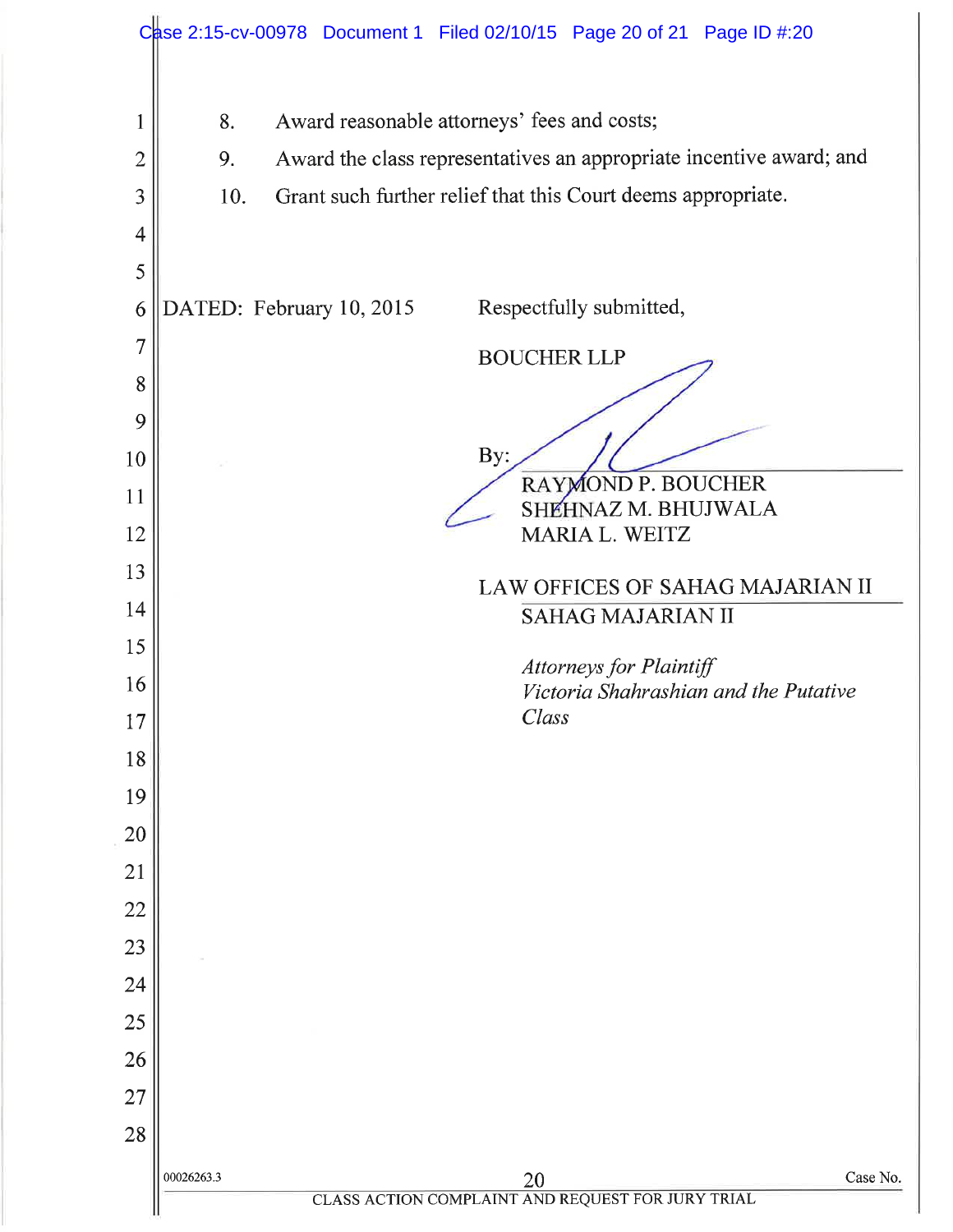|                | Case 2:15-cv-00978 Document 1 Filed 02/10/15 Page 21 of 21 Page ID #:21              |
|----------------|--------------------------------------------------------------------------------------|
| 1              | <b>REQUEST FOR JURY TRIAL</b>                                                        |
| $\overline{2}$ | Plaintiff, individually and on behalf of a class of all others similarly situated    |
| 3              | ("Plaintiff"), by and through her undersigned counsel of record, hereby respectfully |
| 4              | requests a jury trial on all issues and counts so triable.                           |
| 5              |                                                                                      |
| 6              | DATED: February 10, 2015<br>Respectfully submitted,                                  |
| 7              | <b>BOUCHER LLP</b>                                                                   |
| 8              |                                                                                      |
| 9              |                                                                                      |
| 10             | By:<br><b>MONDP. BOUCHER</b>                                                         |
| 11             | SHÉHNAZ M. BHUJWALA                                                                  |
| 12             | MARIA L. WEITZ                                                                       |
| 13             | LAW OFFICES OF SAHAG MAJARIAN II                                                     |
| 14             | <b>SAHAG MAJARIAN II</b>                                                             |
| 15             | <b>Attorneys for Plaintiff</b>                                                       |
| 16             | Victoria Shahrashian and the Putative<br>Class                                       |
| 17             |                                                                                      |
| 18<br>19       |                                                                                      |
| 20             |                                                                                      |
| 21             |                                                                                      |
| 22             |                                                                                      |
| 23             |                                                                                      |
| 24             |                                                                                      |
| 25             |                                                                                      |
| 26             |                                                                                      |
| 27             |                                                                                      |
| 28             |                                                                                      |
|                | 00026263.3<br>Case No.<br>21                                                         |
|                | CLASS ACTION COMPLAINT AND REQUEST FOR JURY TRIAL                                    |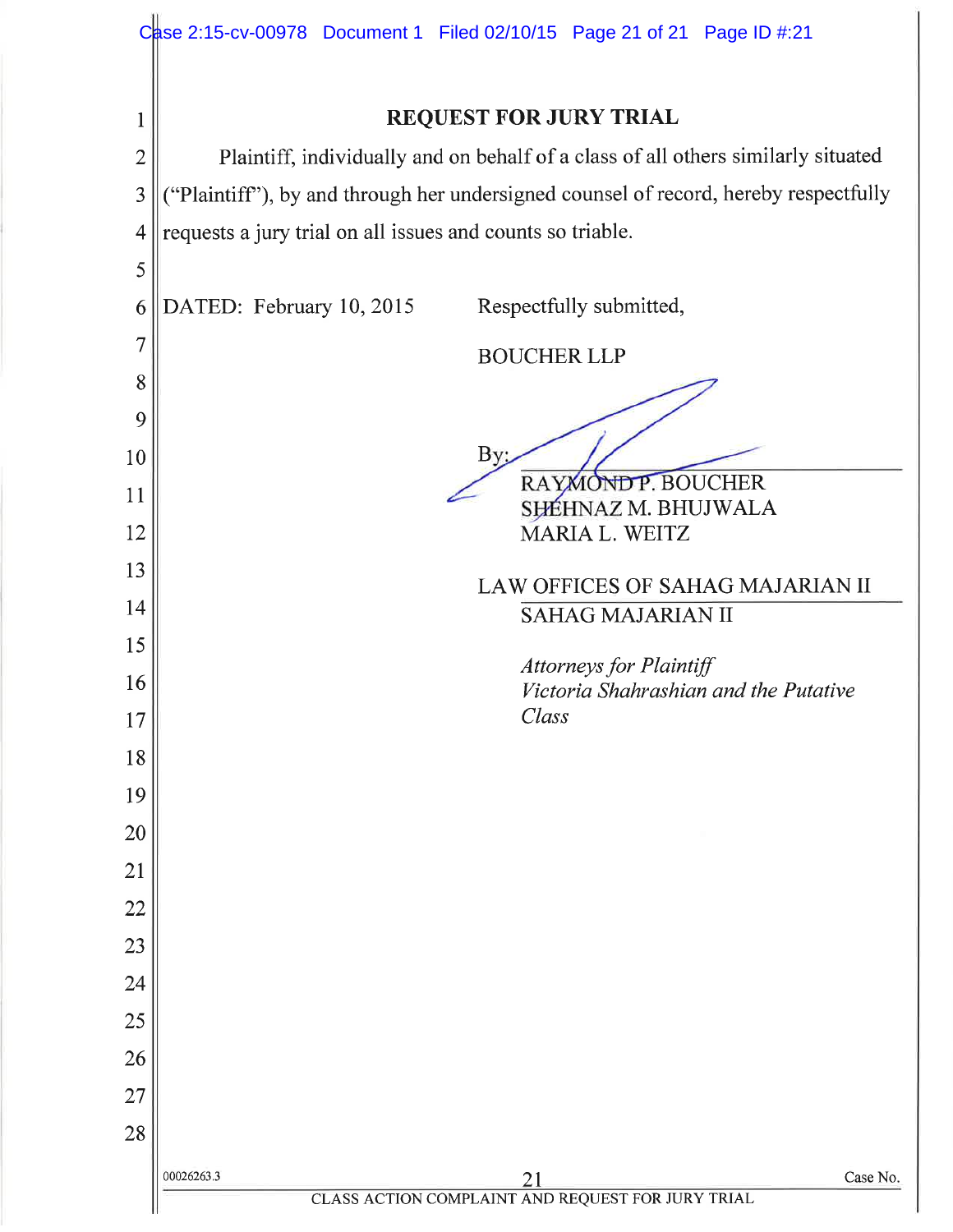Case 2:15-cv-00978 Document 1-1 Filed 02/10/15 Page 1 of 4 Page ID #:22

# **EXHIBIT A**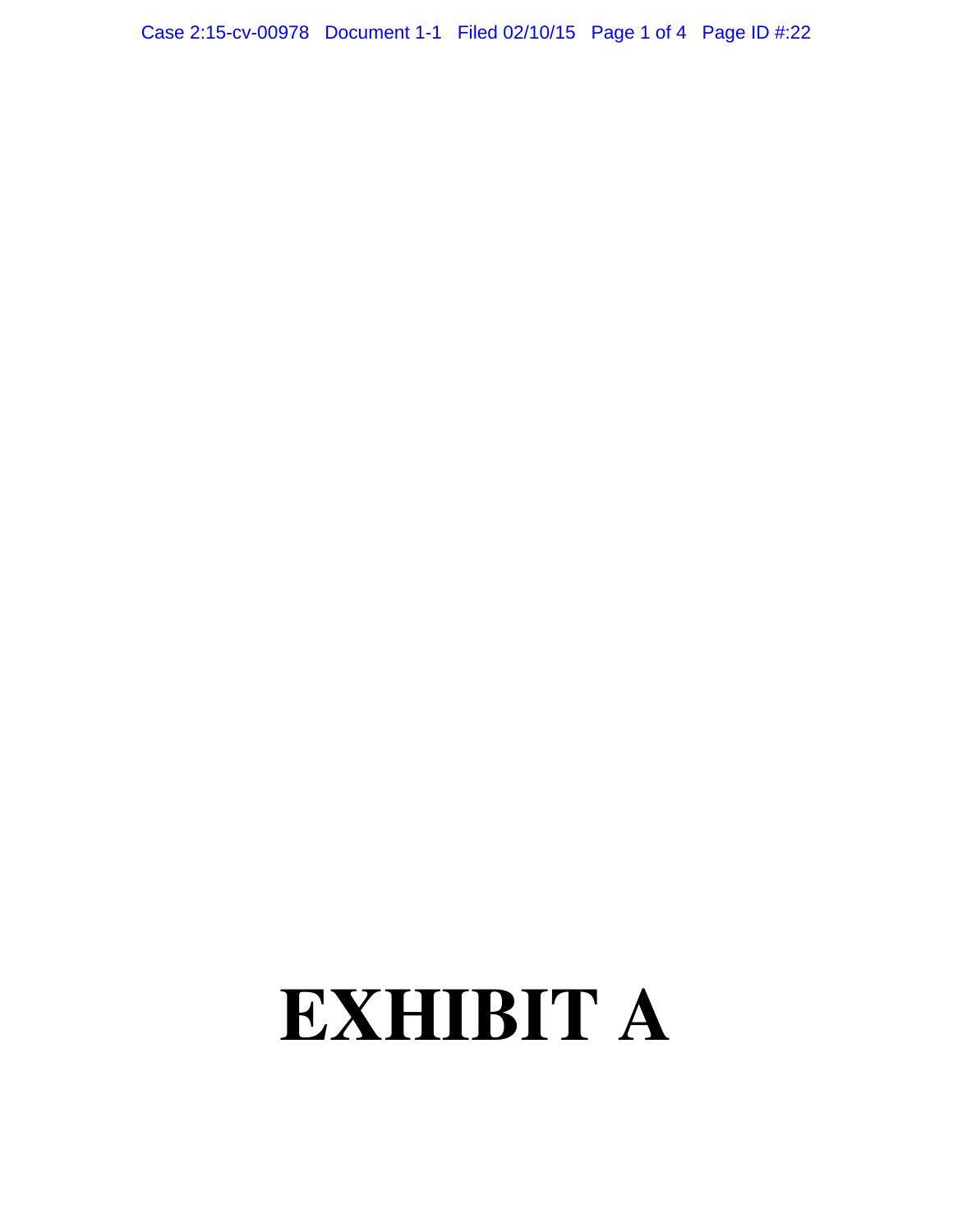## BOUCHER LLP Case 2:15-cv-00978 Document 1-1 Filed 02/10/15 Page 2 of 4 Page ID #:23

February 10, 2015

#### Via Certified Mail Return Receipt Requested

Wal-Mart Stores, Inc. C/O CT Corporation System 818 W. Seventh Street, 2nd Floor Los Angeles, CA 90017

Wal-Mart Stores, Inc. 702 SW 8th St Bentonville, AR 72716

Target Corporation C/O CT Corporation System 818 W. Seventh Street, 2nd Floor Los Angeles, CA 90017

Target Corporation 1000 Nicollet Mall Minneapolis, MN 55403 Walgreen Co. C/O CSC Lawyers Incorporating Service 2710 Gateway Oaks Drive, Suite 150N Sacramento, CA 95833

Walgreen Co. 300 Wilmot Road Deerfield, IL 60015

GNC Holdings, Inc. C/O National Registered Agents, Inc. 818 W. Seventh Street Los Angeles, CA 90017

GNC Holdings, Inc. 300 Sixth Avenue Pittsburgh, PA 15222

Re: Shahrashian v. Wal-Mart Stores, Inc., Target Corporation, Walgreen Co., and GNC Holdings, Inc. et al.

To Whom It May Concern:

Please be advised that Boucher LLP and Law Offices of Sahag Majarian II represent plaintiff Victoria Shahrashian, who has filed <sup>a</sup> putative class action on behalf of herself and <sup>a</sup> proposed class of similarly situated individuals against defendants Wal-Mart Stores, Inc., Walgreen Co., Target Corporation, and GNC Holdings, Inc., (collectively "Defendants"). Plaintiffs complaint was filed on February 10, 2015, in the United States District Court for the Central District of California, Western Division. A copy of the complaint is enclosed herewith.

This correspondence shall serve as notice to Defendants, pursuant to California Civil Code section 1782(a)(2), which is part of the Consumers Legal Remedies Act (Cal. Civ. Code  $\S$ § 1750, et seq.)("CLRA"), of the particular methods, acts, or practices by Defendants that allegedly violate the CLRA. Plaintiff demands that Defendants redress the violations of the CLRA described in the enclosed complained and detailed below within thirty days of receipt of this letter. If Defendants do not provide to Plaintiff and members of the putative Class defined below the relief requested herein within thirty days, Plaintiff will amend her complaint to include <sup>a</sup> claim for monetary damages for violations of the CLRA.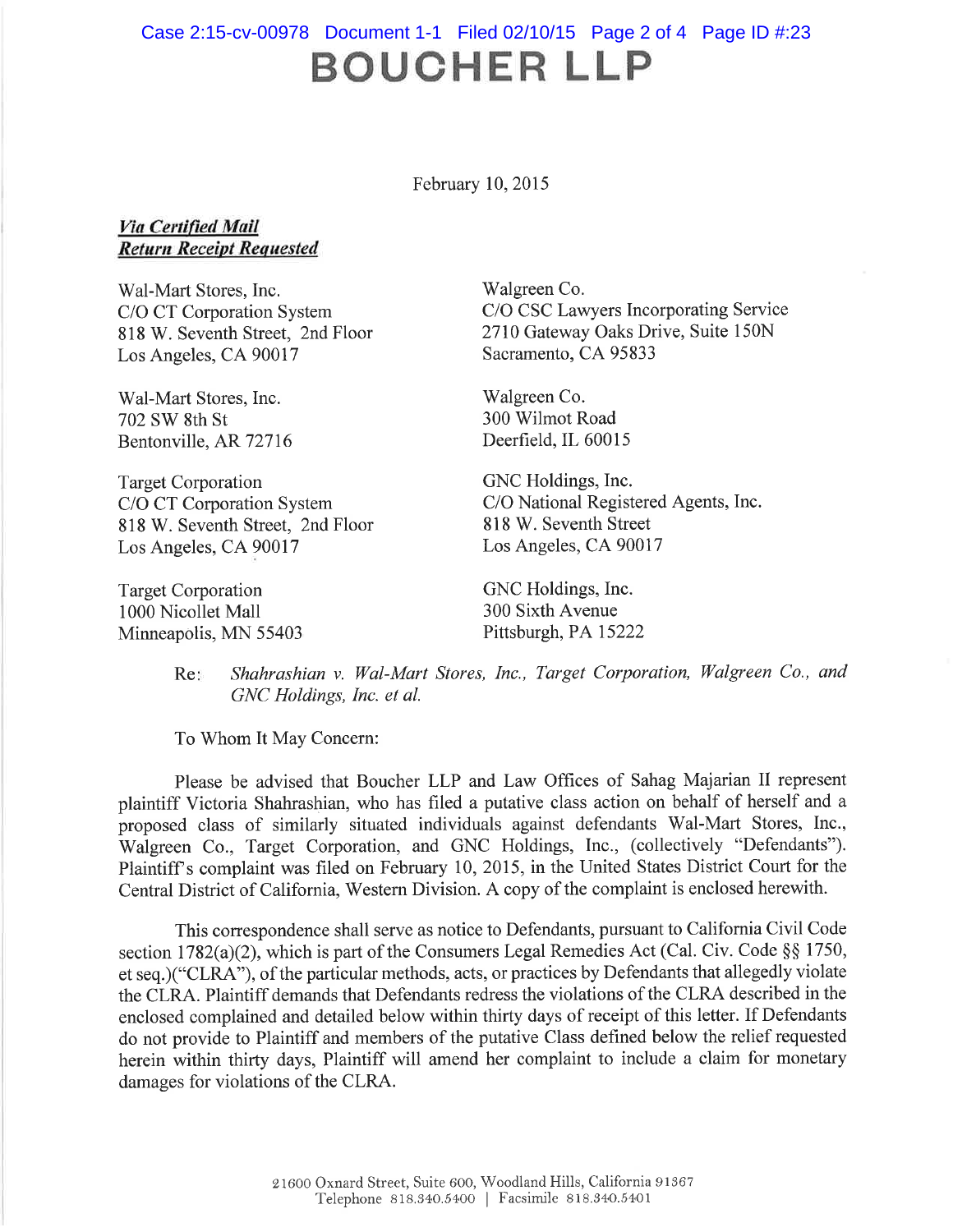Wal-Mart Stores, Inc. February 10, 2015 Page 2

Plaintiff has filed <sup>a</sup> putative class action lawsuit on behalf of herself and two proposed classes: a nationwide class comprised of all persons within the United States who purchased and/or used Wall-mart's "Spring Valley" brand, Walgreen's "Finest Nutrition" brand, Target's "Up & Up" brand, and GNC's "Herbal Plus" brand herbal dietary supplements during the period February 2, 2011 through the present ("Class Period"), and a California class comprised of all persons within California who purchased and/or used Wall-mart's "Spring Valley" brand, Walgreen's "Finest Nutrition" brand, Target's "Up & Up" brand, and GNC's "Herbal Plus" brand herbal dietary supplements during the Class Period.

As detailed in the complaint, the investigation results of the New York Office of the Attorney General ("NY AG") to date have revealed that the Defendants' "private-label" store brand herbal dietary supplements do not contain the herbal ingredient identified on the product labels or contain only trace amounts thereof, and actually contain other ingredients that are not identified on the product labels. See February 2, 2015 "Cease and Desist" Notification. This poses serious risks to public health and safety because consumers cannot reasonably know what is contained in any given supplement product in order to ascertain whether the ingredients contained in the purchased supplement product may cause an adverse allergic reaction or adversely interact with other prescription medications. Moreover, consumers are paying to purchase and ingest certain herbal ingredients identified on the label that Defendants are not providing or only providing trace amounts thereof. As alleged in the enclosed complaint, Defendants have had actual knowledge or should reasonably have known that the supplements they manufacture, market, distribute and/or sell do not contain the ingredient identified on the product label or only contain trace amounts thereof, yet have done nothing to remedy the problem. Moreover, as set forth in the enclosed complaint. Defendants have made material omissions regarding all of the ingredients contained in the products.

Defendants have failed to issue <sup>a</sup> recall or provide any notice to consumers here in California or across the Nation, or to take other appropriate remedial action to ensure that consumers are not put further at risk as a result of the products that are still out there on the market or are being manufactured for future use.

Plaintiff and Class members are "consumers," as defined by California Civil Code section 1761(d), who purchased the dietary supplement products manufactured, marketed, distributed and/or sold by Defendants. Defendants are "persons" under California Civil Code section 1761(c). The herbal dietary supplement products sold by Defendants under "private-label" store brands, as identified on the NY AG's February 2, 2015 letter, are "goods" under California Civil Code section 1761(a). As <sup>a</sup> result of the unfair and deceptive acts or practices described herein and in the enclosed complaint, Defendants violated, and continue to violate, the CLRA, specifically, California Civil Code section 1770(a), in the following respects, without being limited thereto: (1) representing their store-brand dietary supplement products have characteristics, uses, benefits, and qualities which they do not have (Cal. Civ. Code  $\S 1770(a)(5)$ ); (2) representing these products are of a particular standard, quality, and grade when they are not (Cal. Civ. Code § 1770(a)(7)); and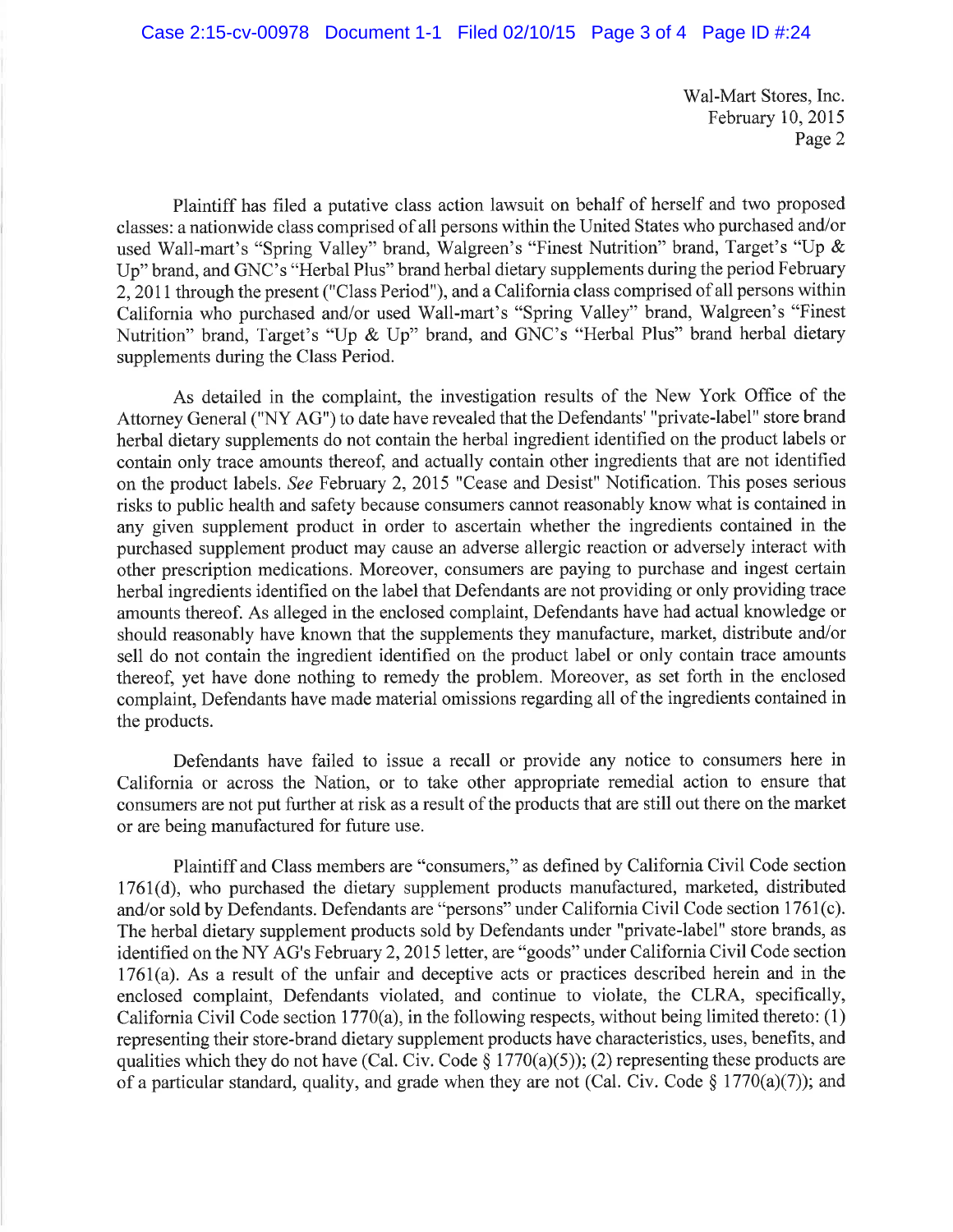Wal-Mart Stores, Inc. February 10, 2015 Page 3

(3) advertising these products through product labeling with the intent not to sell them as advertised (Cal. Civ. Code § 1770(a)(9)).

Had Plaintiff and absent Class members known that the Defendants' store-brand dietary supplement products did not contain the herbal ingredient identified on the product labeling or only trace amounts thereof, and contained other unidentified ingredients, they would not have purchased or used these products and/or paid as much for them. Moreover, Plaintiff has incurred actual damages from purchase of Defendants' dietary supplements during the Class Period. Because of its violations of the CLRA detailed above, Defendants have caused and continue to cause actual damage to Plaintiff and the Class, and, if not stopped, Defendants will continue to harm them.

Accordingly, pursuant to California Civil Code section 1782(a)(2), Plaintiff demands that Defendants "correct, repair, replace or otherwise rectify" the above violations. Specially, Plaintiffs demand that Defendants provide the relief request below pursuant to California Civil Code section 1782(c): (1) Identify, or make <sup>a</sup> reasonable effort to identify, all consumers who purchased Defendants' herbal dietary supplement products during the Class Period; (2) Notify all such consumers that, upon their request, Defendants will make the appropriate correction, repair, replacement, or other remedy, such as provide <sup>a</sup> full refund of the purchase price of the product and/or restitution or compensation of any other monies paid as <sup>a</sup> result of purchase and/or use of such products during the Class Period; (3) Perform the correction, repair, replacement, or other remedy as set forth above in a reasonable amount of time; and (4) Cease to engage in the methods, acts or practices outlined at length above and in the enclosed complaint. Of course, Defendants' compliance with these requests would be subject to proposed Class Counsel's review of appropriate financial information detailing all relevant sales and remediation efforts. Plaintiff also requests that Defendants agree to cover all claims administration costs and expenses, as well as reasonable attorneys' fees.

Should the above actions not be taken by Defendants within thirty days from its receipt of this letter, Plaintiff will amend the enclosed complaint to include claims for actual, punitive, and all other monetary damages permitted by the CLRA.

Very truly yours, **BOUCHER LLP** . Boucher, Esq

RPB:sh End.: Complaint cc: Law Offices of Sahag Majarian II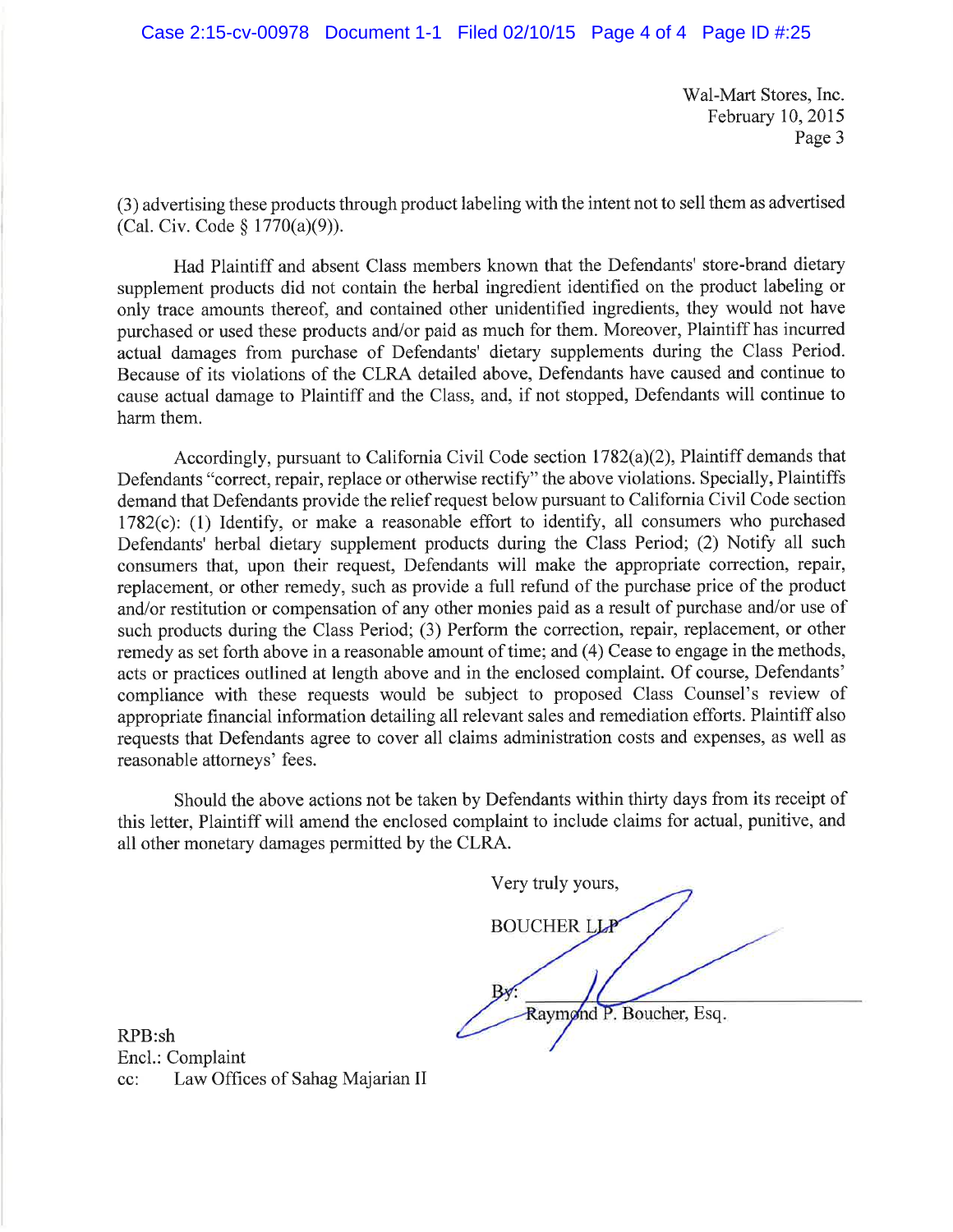|                                      | Case 2:15-cv-00978 Document 1-2 Filed 02/10/15 Page 1 of 3 Page ID #:26                                                                                                                                                                                                                                                                                                                                                           |                                                                     |
|--------------------------------------|-----------------------------------------------------------------------------------------------------------------------------------------------------------------------------------------------------------------------------------------------------------------------------------------------------------------------------------------------------------------------------------------------------------------------------------|---------------------------------------------------------------------|
| 1<br>2<br>3<br>4<br>5<br>6<br>7<br>8 | Raymond P. Boucher, State Bar No. 115364<br>ray@boucher.la<br>Shehnaz M. Bhujwala, State Bar No. 223484<br>bhujwala@boucher.la<br>Maria L. Weitz, State Bar No. 268100<br>weitz@boucher.la<br><b>BOUCHER LLP</b><br>21600 Oxnard Street, Suite 600<br>Woodland Hills, California 91367-4903<br>Tel: (818) 340-5400<br>Fax: (818) 340-5401<br>Sahag Majarian II, SBN 146621<br>sahagii@aol.com<br>LAW OFFICES OF SAHAG MAJARIAN II |                                                                     |
| 9<br>10                              | 18250 Ventura Boulevard<br>Tarzana, California 91356<br>Tel: (818) 609-0807<br>Fax: (818) 609-0892                                                                                                                                                                                                                                                                                                                                |                                                                     |
| 11<br>12                             | Attorneys for Plaintiff Victoria<br>Shahrashian and All Others Similarly<br><i>Situated</i>                                                                                                                                                                                                                                                                                                                                       |                                                                     |
| 13                                   |                                                                                                                                                                                                                                                                                                                                                                                                                                   | UNITED STATES DISTRICT COURT                                        |
| 14                                   |                                                                                                                                                                                                                                                                                                                                                                                                                                   | <b>CENTRAL DISTRICT OF CALIFORNIA, WESTERN DIVISION</b>             |
| 15<br>16                             | VICTORIA SHAHRASHIAN,<br>Individually and on behalf of All Others<br>Similarly Situated,                                                                                                                                                                                                                                                                                                                                          | Case No. 2:15-cv-00978<br>PLAINTIFF VICTORIA                        |
| 17                                   | Plaintiff,                                                                                                                                                                                                                                                                                                                                                                                                                        | SHAHRASHIAN'S DECLARATION<br><b>RE: CONSUMERS LEGAL</b>             |
| 18                                   | V.                                                                                                                                                                                                                                                                                                                                                                                                                                | REMEDIES ACT VIOLATIONS [Cal.<br>Code of Civ. Proc. $\S 1780(d)$ ]  |
| 19<br>20<br>21                       | WAL-MART STORES, INC., a<br>Delaware Corporation; WALGREEN<br>CO., an Illinois Corporation; TARGET<br>CORPORATION, a Minnesota<br>Corporation; GNC HOLDINGS, INC.,                                                                                                                                                                                                                                                                |                                                                     |
| 22                                   | a Delaware Corporation; and DÓES 1-<br>10, Inclusive,                                                                                                                                                                                                                                                                                                                                                                             |                                                                     |
| 23                                   | Defendants.                                                                                                                                                                                                                                                                                                                                                                                                                       |                                                                     |
| 24                                   |                                                                                                                                                                                                                                                                                                                                                                                                                                   |                                                                     |
| 25                                   |                                                                                                                                                                                                                                                                                                                                                                                                                                   |                                                                     |
| 26                                   |                                                                                                                                                                                                                                                                                                                                                                                                                                   |                                                                     |
| 27                                   |                                                                                                                                                                                                                                                                                                                                                                                                                                   |                                                                     |
| 28                                   |                                                                                                                                                                                                                                                                                                                                                                                                                                   |                                                                     |
|                                      | 00026338.1                                                                                                                                                                                                                                                                                                                                                                                                                        |                                                                     |
|                                      |                                                                                                                                                                                                                                                                                                                                                                                                                                   | PLAINTIFF'S DECLARATION RE: CONSUMERS LEGAL REMEDIES ACT VIOLATIONS |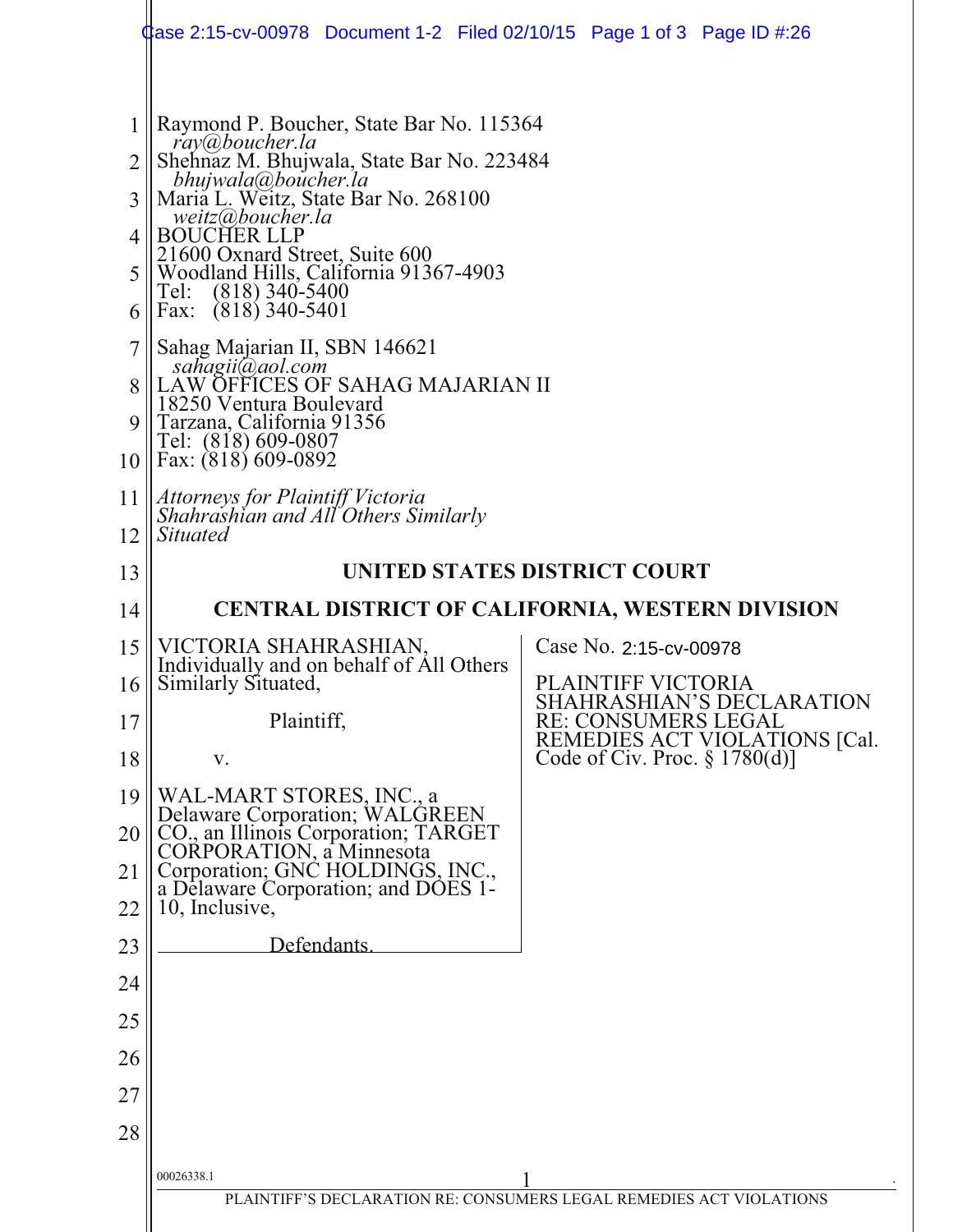1 2

### **DECLARATION OF VICTORIA SHAHRASHIAN**

I,Victoria Shahrashian, declare as follows:

3 4 5 1. I am the Plaintiff in this action. I make this affidavit as required by California Civil Code section 1780(d). I have personal knowledge of the following facts and, if called as a witness, could and would competently testify thereto.

6 7 8 9 10 11 12 2. This action challenges the corporate policies and practices of defendants Wal-Mart Stores, Inc., Walgreen Co., GNC Holdings, Inc., Target Corporation, and Does 1 through 10, inclusive ("Defendants"), who falsely, unlawfully, unfairly, and deceptively manufacture, market, distribute, and/or sell to consumers their herbal dietary supplement products that do not contain the primary herbal supplement identified on the product labeling or only contain trace amounts thereof, and instead contain other ingredients not identified on the labeling.

13 14 15 16 17 3. I am informed and believe, based upon my personal experience and my counsel's investigation into this matter that, at all times relevant, Defendants have transacted business throughout the Central District of California and the County of Los Angeles, including the sale of the herbal dietary supplements that are the subject of this action.

- 18  $111$
- 19  $111$
- 20  $111$
- 21 / / /
- 22  $111$
- 23  $1/1$
- 24  $111$
- 25  $111$
- 26  $111$
- 27 / / /
- 28 / / /

| 00026338.1 |                                                                     | Case No. |
|------------|---------------------------------------------------------------------|----------|
|            | PLAINTIFF'S DECLARATION RE: CONSUMERS LEGAL REMEDIES ACT VIOLATIONS |          |